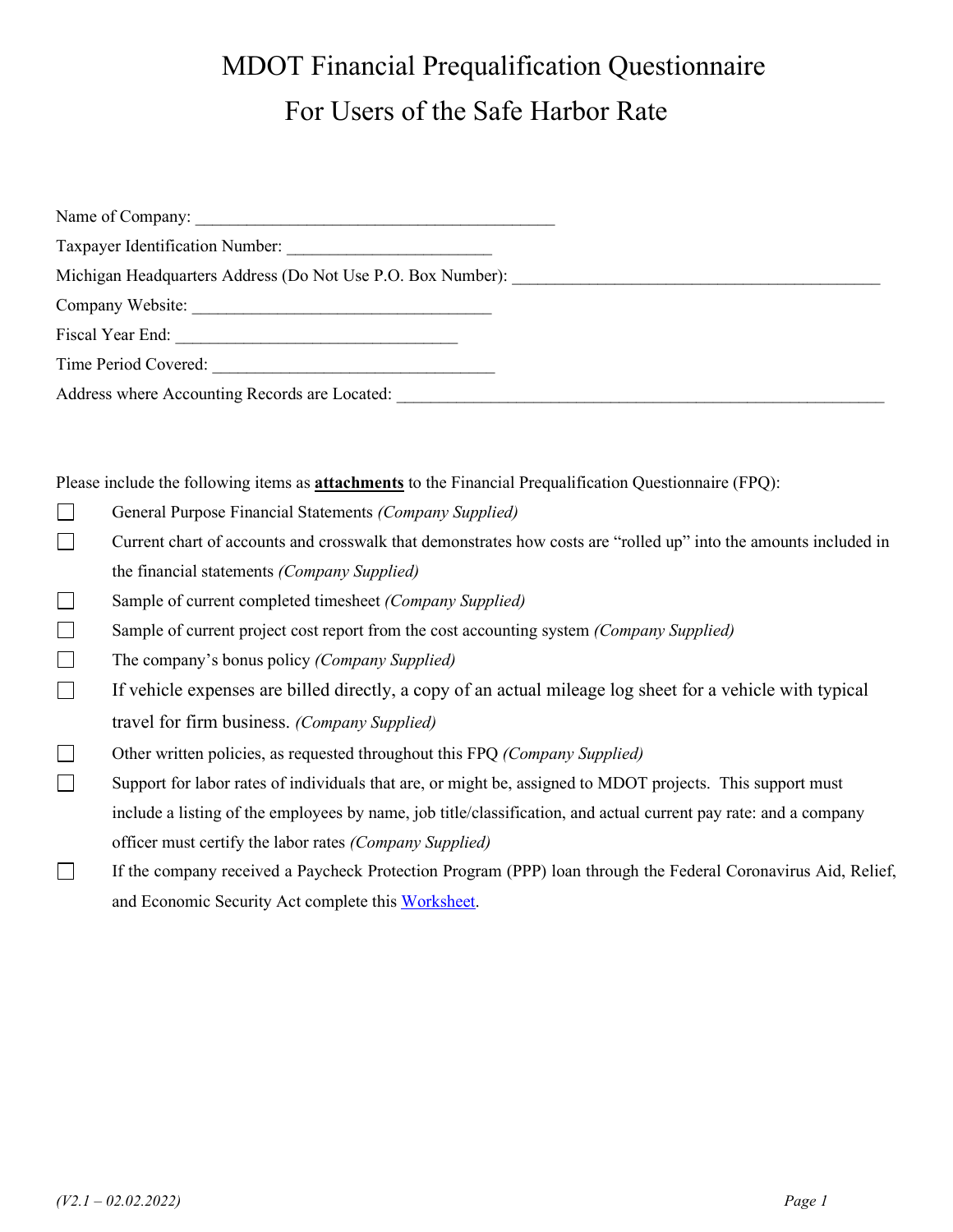Please identify the company's primary contact(s) for accounting questions:

Name:

Title: \_\_\_\_\_\_\_\_\_\_\_\_\_\_\_\_\_\_\_\_\_\_\_\_\_\_\_\_\_\_\_\_\_\_\_\_\_\_\_\_\_\_\_\_\_\_\_\_ Number of Years in this Capacity: \_\_\_\_\_\_\_\_\_\_\_\_\_\_

Number of Years with this Company: \_\_\_\_\_\_\_\_\_\_\_\_\_\_

Phone Number: \_\_\_\_\_\_\_\_\_\_\_\_\_\_\_\_\_\_\_\_\_\_\_\_\_\_\_\_

E-mail Address:

Mailing Address (if different than headquarters address previously listed):

Please attach additional page(s) if there is more than one primary contact for accounting questions.

 $\mathcal{L}_\mathcal{L} = \{ \mathcal{L}_\mathcal{L} = \{ \mathcal{L}_\mathcal{L} = \{ \mathcal{L}_\mathcal{L} = \{ \mathcal{L}_\mathcal{L} = \{ \mathcal{L}_\mathcal{L} = \{ \mathcal{L}_\mathcal{L} = \{ \mathcal{L}_\mathcal{L} = \{ \mathcal{L}_\mathcal{L} = \{ \mathcal{L}_\mathcal{L} = \{ \mathcal{L}_\mathcal{L} = \{ \mathcal{L}_\mathcal{L} = \{ \mathcal{L}_\mathcal{L} = \{ \mathcal{L}_\mathcal{L} = \{ \mathcal{L}_\mathcal{$ 

Please identify the individual(s) who completed the FPQ:

Name: \_\_\_\_\_\_\_\_\_\_\_\_\_\_\_\_\_\_\_\_\_\_\_\_\_\_\_\_\_\_\_\_\_\_\_\_\_\_\_\_\_\_\_\_\_\_\_\_

Title: \_\_\_\_\_\_\_\_\_\_\_\_\_\_\_\_\_\_\_\_\_\_\_\_\_\_\_\_\_\_\_\_\_\_\_\_\_\_\_\_\_\_\_\_\_\_\_\_\_

Phone Number: \_\_\_\_\_\_\_\_\_\_\_\_\_\_\_\_\_\_\_\_\_\_\_\_\_\_\_

E-mail Address:

Please attach additional page(s) if there is more than one person completed the FPQ.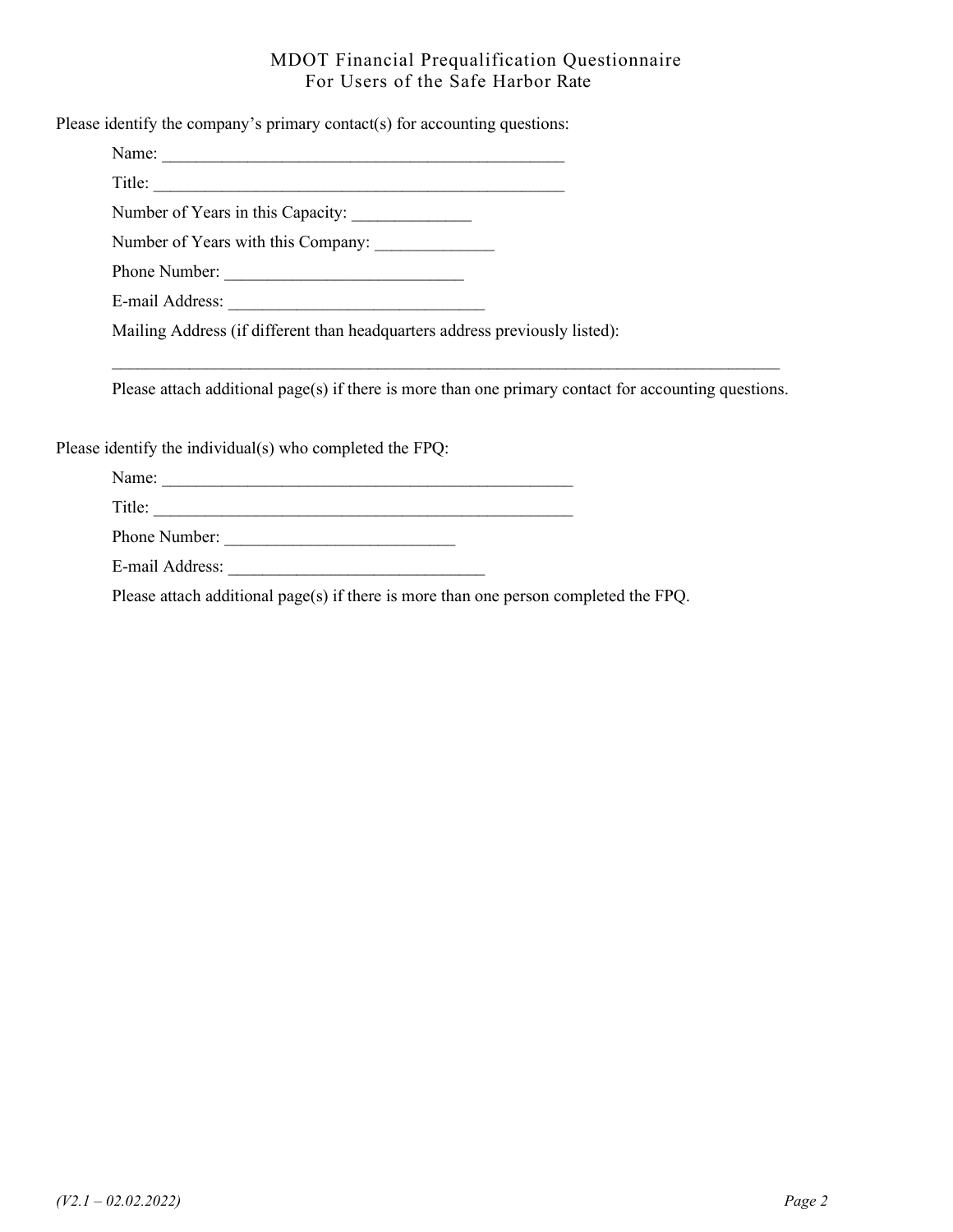| A.1. Year Established. When was the company formed?                                                                              |
|----------------------------------------------------------------------------------------------------------------------------------|
| A.2. Business Form. What form of business entity is the company?                                                                 |
| Sole Proprietorship $\Box$ Partnership $\Box$ C Corporation<br>  Limited Liability Company                                       |
| S Corporation<br>D Other: 2008 2012 2012 2022 2023 2024 2022 2022 2023 2024 2022 2023 2024 2022 2023 2024 2022 2023 2024 2022 20 |
| A.3. Parent/Subsidiary. Is the company a subsidiary of any other company or part of a controlled group?                          |
| Yes<br>  No<br>$\perp$                                                                                                           |
| If yes, please explain:                                                                                                          |
|                                                                                                                                  |
| A.4. Common Ownership. Does the company own or control any other company or legal entity (e.g., trust or foundation)             |
| through common ownership? (AASHTO Guide Section 8.23.B)                                                                          |
| $\vert$   No<br>Yes                                                                                                              |
| If yes, please explain:                                                                                                          |
|                                                                                                                                  |
| A.5. Ownership. Please identify the stockholders, partners, or other owners with greater than five percent ownership of the      |

company and their respective percentages of ownership. Identify all company officers including titles.

#### **Table 1: Company Ownership**

| Name | <b>Title</b> | <b>Ownership</b><br><b>Percentage</b> |
|------|--------------|---------------------------------------|
|      |              | $\frac{0}{0}$                         |
|      |              | $\frac{0}{0}$                         |
|      |              | $\frac{0}{0}$                         |
|      |              | $\%$                                  |
|      |              | $\frac{0}{0}$                         |
|      |              | $\frac{0}{0}$                         |
|      |              | $\frac{0}{0}$                         |
|      |              | $\frac{0}{0}$                         |
|      |              | $\%$                                  |
|      |              | $\frac{0}{0}$                         |
|      |              | $\frac{0}{0}$                         |
|      |              | $\frac{0}{0}$                         |

**A.6. Services Provided**. What types of services does the company provide? (e.g., architectural, engineering design)

| 2. |  |  |
|----|--|--|
| 3. |  |  |
| 4. |  |  |
| 5. |  |  |
| 6. |  |  |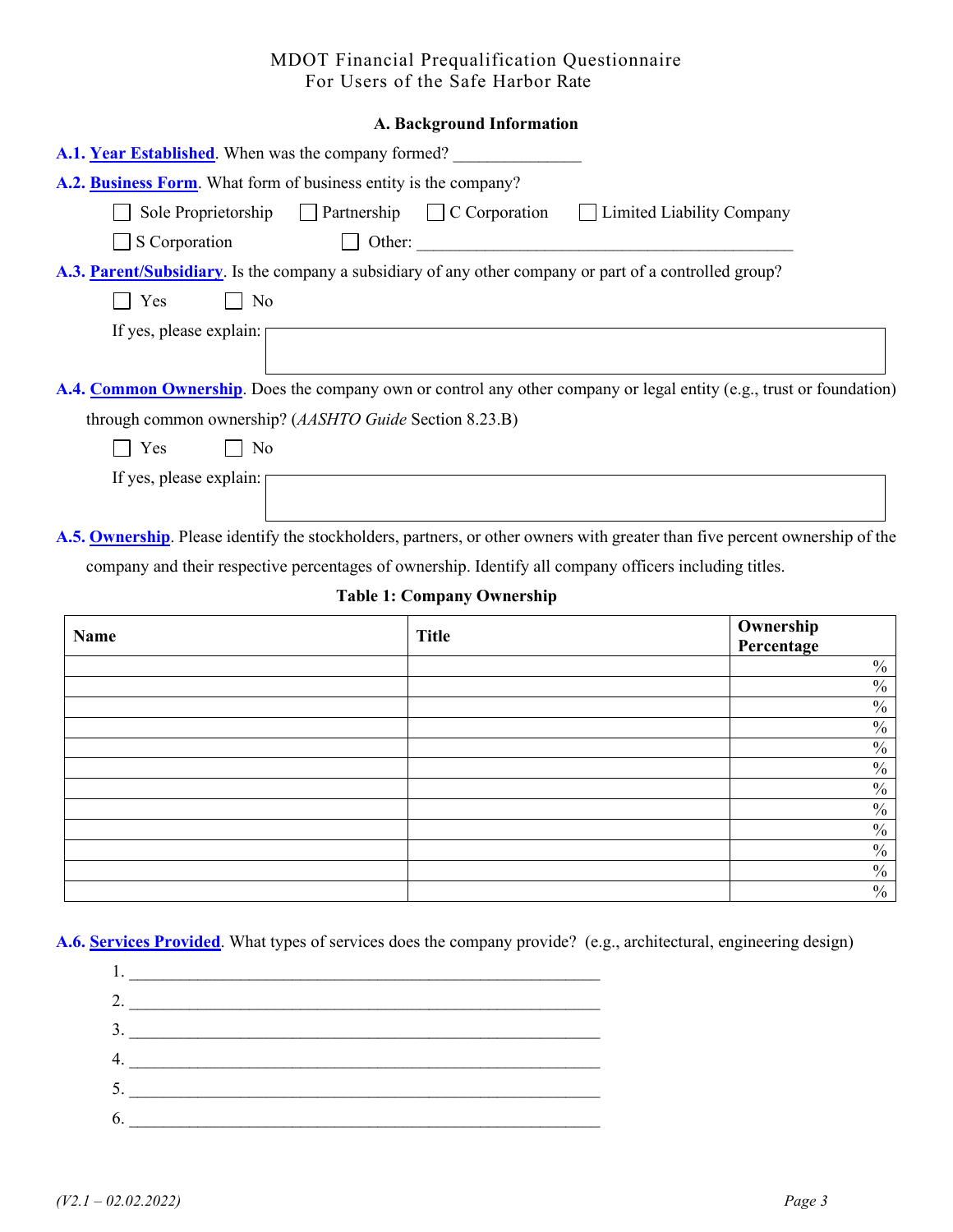**A.7. Locations**. How many offices does the company operate in Michigan, and where are these offices located?

1. Number:

2. Locations:

# **A.8. Number of Employees**.

1. How many employees (including managers and principals) does the company currently employ globally?

a. Full time: b. Part time:

2. Has this number changed since the last fiscal year?

|  | ۰<br>-<br>- |
|--|-------------|
|--|-------------|

If yes, please explain:

#### **A.9. Revenue Sources**.

1. For the most recent fiscal year, what percentage of the company's revenue was generated from the following?

a. State government: \_\_\_\_\_\_% c. Local government: \_\_\_\_\_\_%

b. Federal government: \_\_\_\_\_\_% d. Commercial/private: \_\_\_\_\_%

2. Please specify all revenues earned as either a prime consultant or subconsultant:

#### **GAAP Company Revenues**

|                                    | As a Prime Consultant | As a Subconsultant | <b>Total</b> |
|------------------------------------|-----------------------|--------------------|--------------|
| Revenues from MDOT Projects        |                       |                    |              |
| Revenues from Other Customers      |                       |                    |              |
| <b>Total Company Gross Revenue</b> |                       |                    |              |

#### **GAAP Net Company Revenues**

|                                   | As a Prime Consultant | As a Subconsultant | <b>Total</b> |
|-----------------------------------|-----------------------|--------------------|--------------|
| *Net Revenues from MDOT Projects  |                       |                    |              |
| Net Revenues from Other Customers |                       |                    |              |
| <b>Total Company Net Revenue</b>  |                       |                    |              |

**NOTE**: Consultants with Net MDOT revenue of \$500,000 or greater, calculated from the consultant's previous fiscal year, must submit a FAR compliant Overhead Rate Audit completed by an independent CPA. The FPQ for Audited Indirect Cost Rates must be completed and submitted to MDOT no later than six (6) months following the consultant's fiscal year end.

*\*Net MDOT revenue is defined as all monies paid directly or indirectly to a consultant by MDOT, for the consultant's fiscal year, for any work performed for MDOT as both a prime consultant and as a subconsultant, minus any monies paid by the consultant to its subconsultant(s) for MDOT work performed during the consultant's fiscal year.*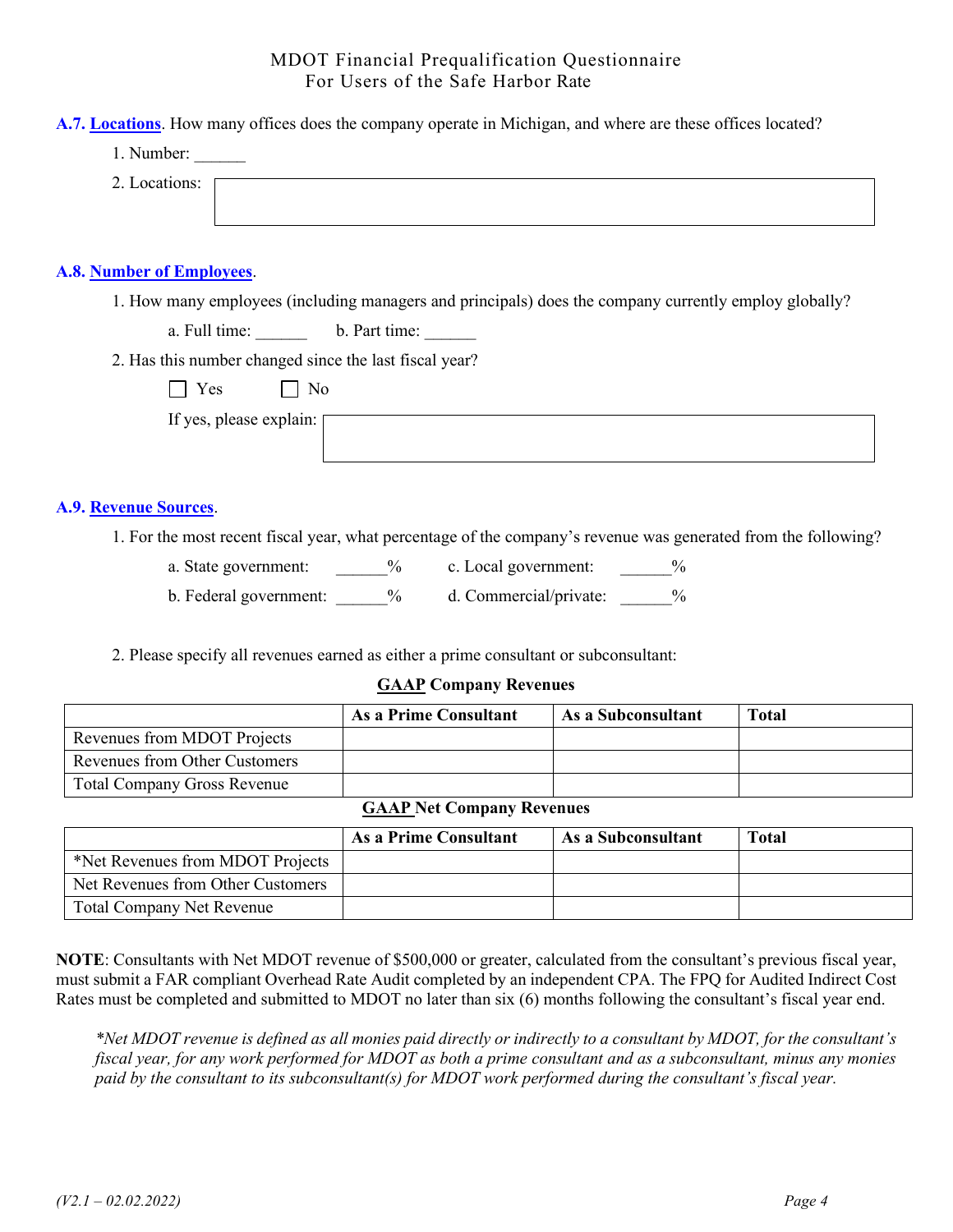#### **A.10. Contract Mix**.

1. What percentage of the company's **MDOT** revenue was generated from the following contract payment types?

| a. Lump sum:                          | $\%$ | b. Cost plus (time and materials): $\frac{9}{6}$                                                    |
|---------------------------------------|------|-----------------------------------------------------------------------------------------------------|
| c. Cost plus fixed fee: $\frac{9}{6}$ |      | d. Other: $\frac{9}{6}$                                                                             |
| If other, please explain:             |      |                                                                                                     |
|                                       |      |                                                                                                     |
|                                       |      |                                                                                                     |
|                                       |      |                                                                                                     |
|                                       |      | What percentage of the company's non-MDOT revenue was generated from the following contract payment |
|                                       |      |                                                                                                     |
| types?                                |      |                                                                                                     |
| a. Lump sum:                          | $\%$ | b. Cost plus (time and materials): $\frac{9}{6}$                                                    |
| c. Cost plus fixed fee: $\frac{9}{6}$ |      | d. Other: $\frac{9}{6}$                                                                             |
| If other, please explain:             |      |                                                                                                     |

**A.11 Countries/States the Company is Currently Doing Business In.** How many countries and states is the company

currently doing business in?

1. Countries: 2. States: 2. States:

Please provide a list of the countries and states: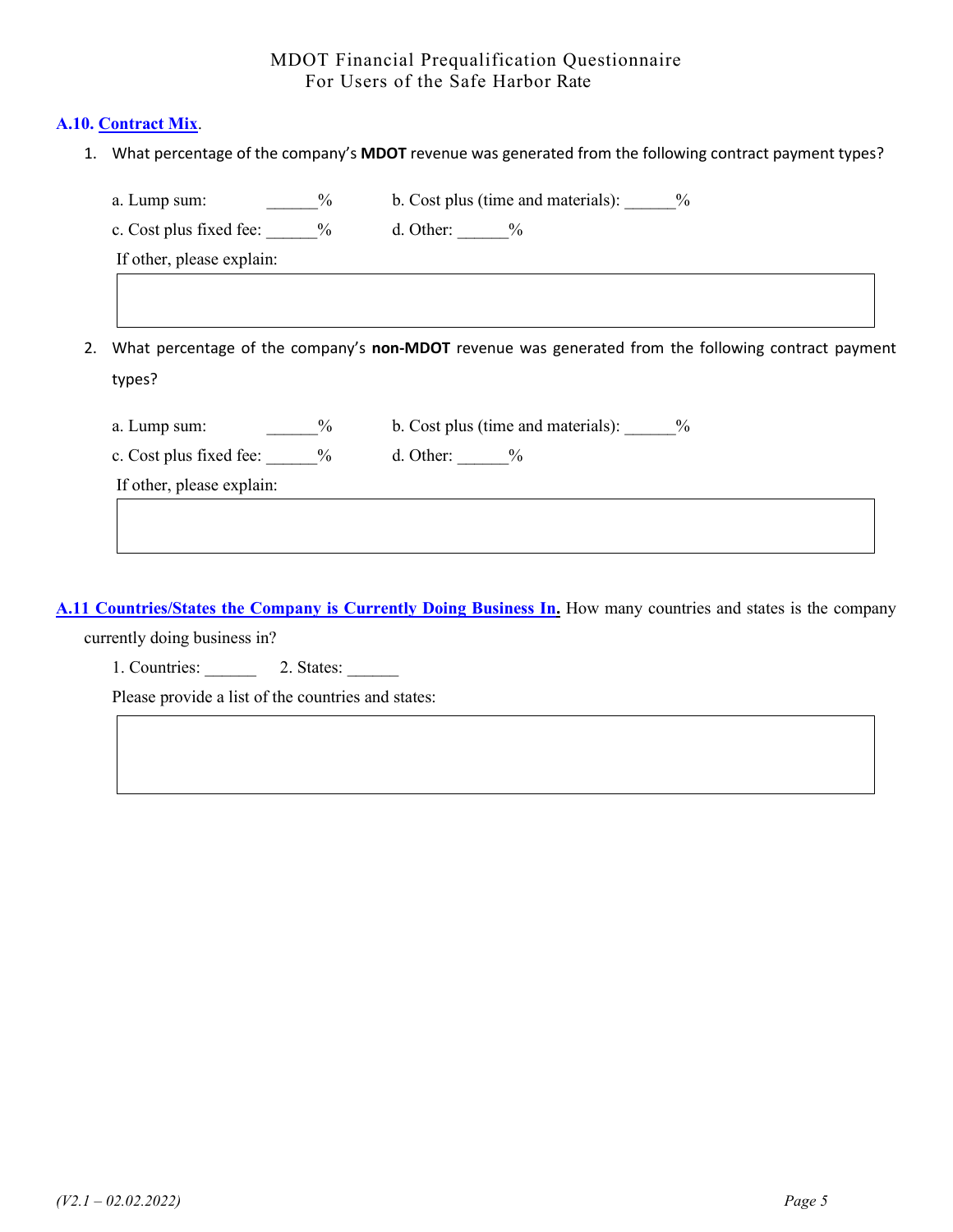#### **B. Accounting: General Background**

| <b>B.1. Fiscal Year End.</b> Has the company used the same fiscal year end for the past two years?                       |
|--------------------------------------------------------------------------------------------------------------------------|
| $\Box$ Yes<br>No                                                                                                         |
| If no, please explain:                                                                                                   |
| <b>B.2. Accounting Method/Basis.</b>                                                                                     |
| 1. What basis of accounting does the company use to prepare general purpose financial statements?                        |
| $\Box$ Cash<br>$\Box$ Accrual<br>$\Box$ Hybrid                                                                           |
| If hybrid, please explain:                                                                                               |
|                                                                                                                          |
| B.3. Accounting Processes. Please insert written descriptions of accounting processes that address the following topics. |
| (Please see Attachment A of the instructions for guidance when completing the process descriptions.)                     |
| 1. Accounting System                                                                                                     |
| 2. Billing (including labor charging)                                                                                    |
| 3. Recording time Worked/Timesheet Preparation                                                                           |
| 4. Recording and Tracking Indirect Time (leave, holiday, etc.)                                                           |
| 5. Recording Overtime                                                                                                    |
| 6. Compliance with FAR Part 31 <sup>(†)</sup> and applicable Cost Accounting Standards                                   |
| 7. Recording Direct and Indirect Costs                                                                                   |
| 8. Overhead/Indirect Cost Rate Development                                                                               |
| Developing Billing Rates; including In-House Billing Rates (such as daily usage rates) and Certified Labor<br>9.         |
| Rates                                                                                                                    |
| 10. Recording Allowable/Unallowable Costs                                                                                |
| 11 Deligy and procedures for vehicle costs including procedures for accounting for vehicle costs and policy for          |

11. Policy and procedures for vehicle costs – including procedures for accounting for vehicle costs and policy for vehicle mileage reimbursements.

(†) FAR Part 31 is codified at Title 48 of the CFR Part 31, which is available at: <https://www.acquisition.gov/content/part-31-contract-cost-principles-and-procedures>

**B.4. Fraud, Abuse, and Contract Violations**. Is the company's management aware of any instances of fraud, illegal acts, abuse, or violations of contracts provisions or grant agreements?

No No

If yes, please explain: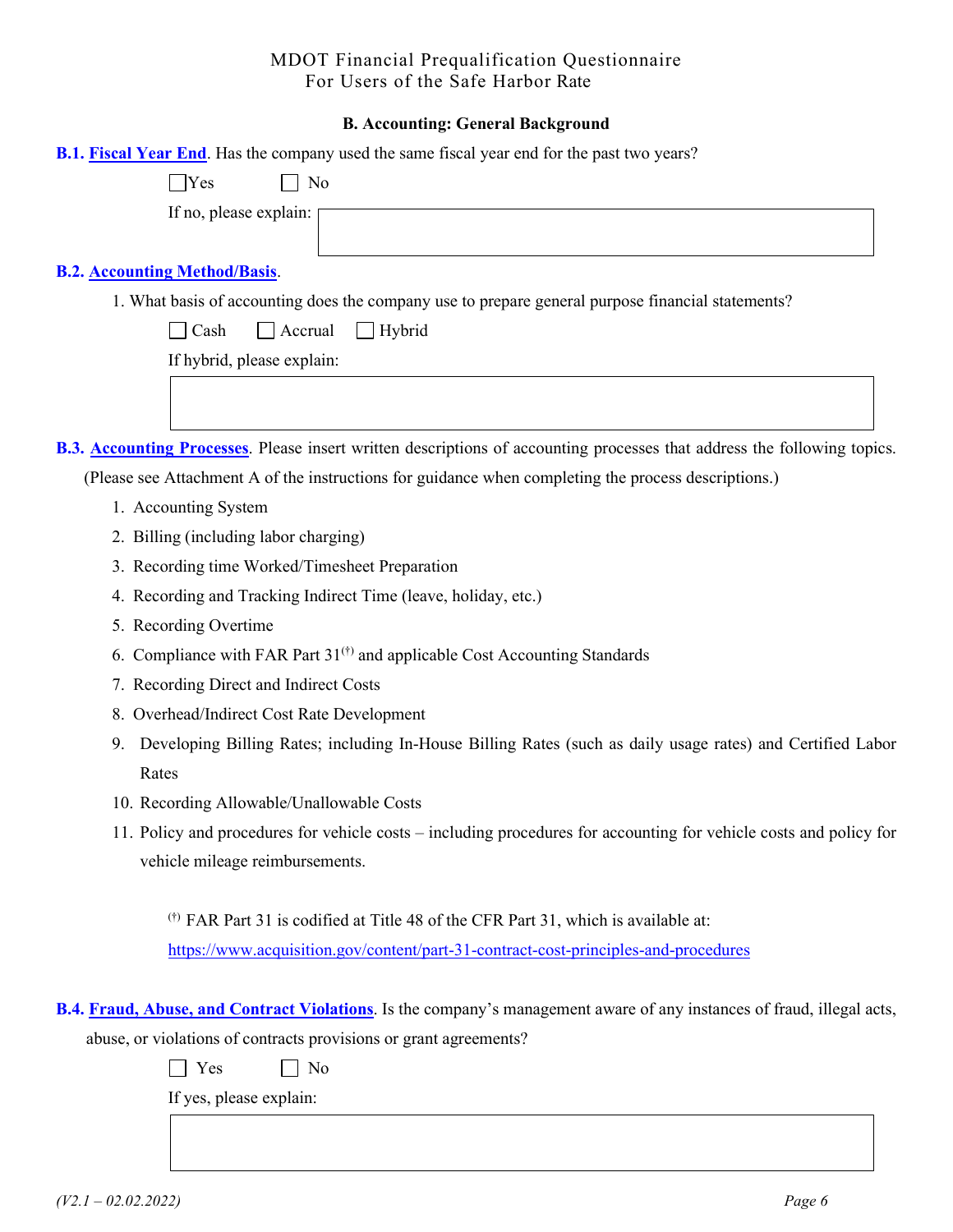| B.5. Knowledge of FAR Part 31. Are appropriate personnel within the company familiar with FAR Part 31?                                                                                                                         |  |
|--------------------------------------------------------------------------------------------------------------------------------------------------------------------------------------------------------------------------------|--|
| Yes. Please identify the personnel names and titles:                                                                                                                                                                           |  |
|                                                                                                                                                                                                                                |  |
|                                                                                                                                                                                                                                |  |
| No. If no, please explain:                                                                                                                                                                                                     |  |
|                                                                                                                                                                                                                                |  |
|                                                                                                                                                                                                                                |  |
| <b>B.6. Audits/Examinations.</b> Within the past three years, has a CPA or governmental agency performed an independent                                                                                                        |  |
| audit, review, attestation, or compilation of the company's financial data or any phase of operations?                                                                                                                         |  |
| $\Box$ Yes. If yes, please complete the following (if applicable). $\Box$ No                                                                                                                                                   |  |
| a. Financial Statements: $\Box$ Audit $\Box$ Review $\Box$ Compilation                                                                                                                                                         |  |
|                                                                                                                                                                                                                                |  |
|                                                                                                                                                                                                                                |  |
|                                                                                                                                                                                                                                |  |
|                                                                                                                                                                                                                                |  |
| b. Indirect Cost Rate: $\Box$ Audit $\Box$ Review $\Box$ Compilation                                                                                                                                                           |  |
| Attestation Other (please explain):                                                                                                                                                                                            |  |
| Was the indirect cost rate calculated in accordance with FAR Part 31? $\Box$ Yes $\Box$ No                                                                                                                                     |  |
|                                                                                                                                                                                                                                |  |
|                                                                                                                                                                                                                                |  |
|                                                                                                                                                                                                                                |  |
| □ Audit □ Review □ Compilation □ Attestation<br>c. Project Audits:                                                                                                                                                             |  |
|                                                                                                                                                                                                                                |  |
| Name of CPA or Agency:                                                                                                                                                                                                         |  |
|                                                                                                                                                                                                                                |  |
| Fiscal Year End Covered: New York Cover Cover Cover Cover Cover Cover Cover Cover Cover Cover Cover Cover Cover Cover Cover Cover Cover Cover Cover Cover Cover Cover Cover Cover Cover Cover Cover Cover Cover Cover Cover Co |  |
|                                                                                                                                                                                                                                |  |
| <b>B.7. Past Indirect Cost Rate</b> . Within the past three years, has the company had an indirect cost rate (other than the Safe                                                                                              |  |
| Harbor Rate) accepted by a cognizant agency or State Department of Transportation?                                                                                                                                             |  |
| Yes<br>No                                                                                                                                                                                                                      |  |
|                                                                                                                                                                                                                                |  |
| B.8. Paycheck Protection Program. Did the company receive a Paycheck Protection Program (PPP) loan through the                                                                                                                 |  |
| Federal Coronavirus Aid, Relief, and Economic Security Act?                                                                                                                                                                    |  |
| Yes. If yes, please complete the PPP Loan Worksheet.                                                                                                                                                                           |  |
| N <sub>o</sub>                                                                                                                                                                                                                 |  |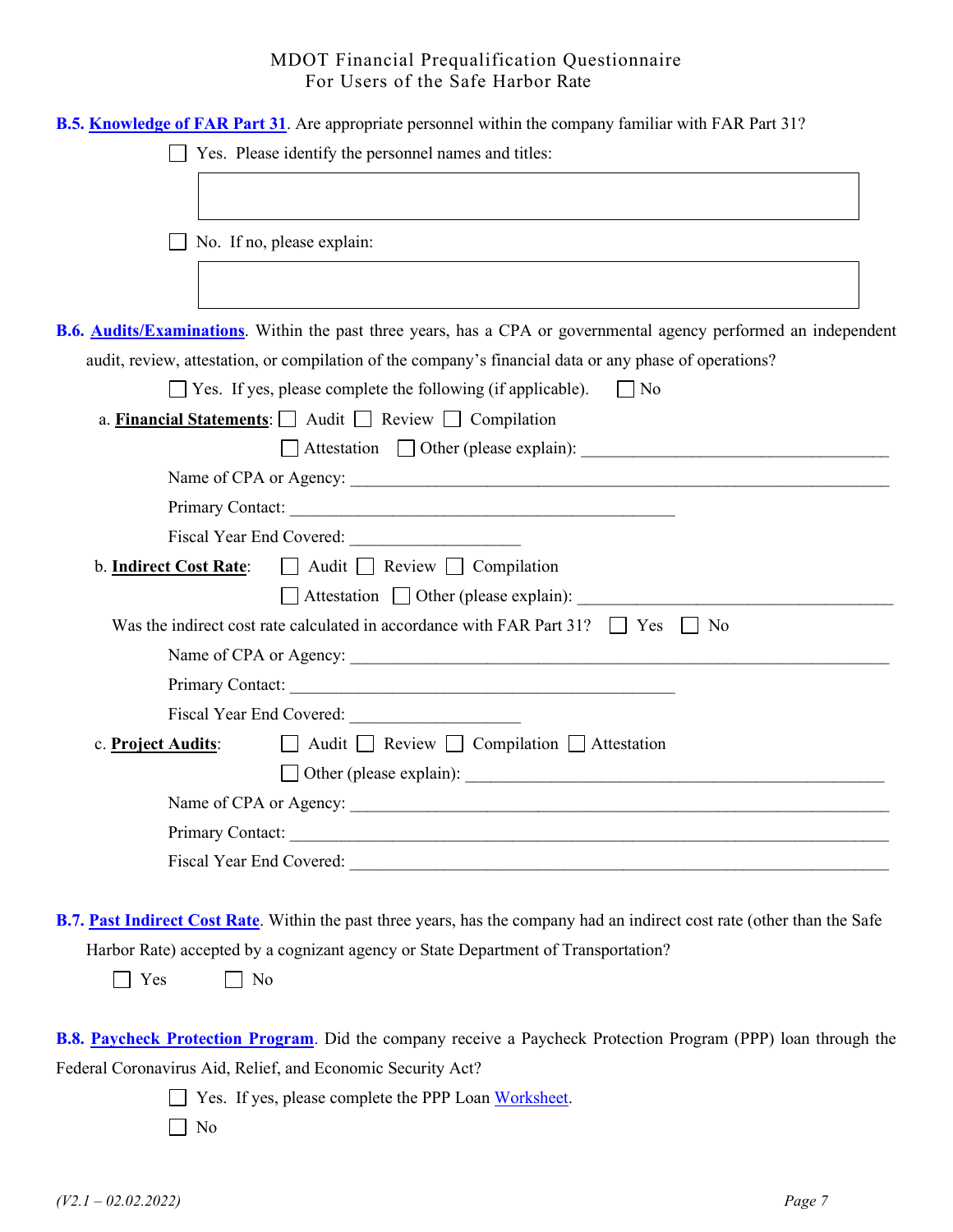### **C. Accounting System(s)**

| <b>C.1. Accounting Software.</b>                                         |                                                 |                                                                                                                  |
|--------------------------------------------------------------------------|-------------------------------------------------|------------------------------------------------------------------------------------------------------------------|
| 1. What type of accounting software does the company use?                |                                                 |                                                                                                                  |
| <b>Internally Developed System</b>                                       |                                                 |                                                                                                                  |
| Commercial System                                                        |                                                 | Name of vendor:                                                                                                  |
| Hybrid System                                                            |                                                 |                                                                                                                  |
|                                                                          |                                                 | 2. Please describe any significant manual processes used outside of the automated accounting system to record    |
| transactions:                                                            |                                                 |                                                                                                                  |
|                                                                          |                                                 |                                                                                                                  |
|                                                                          |                                                 |                                                                                                                  |
| 3. Was the accounting system updated within the last year?               |                                                 |                                                                                                                  |
| $\Box$ Yes                                                               | $\Box$ No                                       |                                                                                                                  |
|                                                                          | If yes, please describe the accounting updates: |                                                                                                                  |
|                                                                          |                                                 |                                                                                                                  |
|                                                                          |                                                 |                                                                                                                  |
| C.2. Job Costing. Does the company have a job-cost accounting system?    |                                                 |                                                                                                                  |
| Yes                                                                      | $\Box$ No                                       |                                                                                                                  |
|                                                                          |                                                 | If no, please explain what type of system is used to determine project costs:                                    |
|                                                                          |                                                 |                                                                                                                  |
|                                                                          |                                                 |                                                                                                                  |
| C.3. Integration.                                                        |                                                 |                                                                                                                  |
| 1. Can the accounting general ledger interface with the job-cost ledger? |                                                 |                                                                                                                  |
| Yes                                                                      | $\Box$ No                                       | $\Box$ N/A (no job-cost ledger used)                                                                             |
|                                                                          |                                                 | 2. Can billings be prepared from, or reconciled to, reports generated from the company's job-cost system?        |
| Yes. If yes, please explain:                                             |                                                 |                                                                                                                  |
|                                                                          |                                                 |                                                                                                                  |
|                                                                          |                                                 |                                                                                                                  |
| No. If no, please explain:                                               |                                                 |                                                                                                                  |
|                                                                          |                                                 |                                                                                                                  |
|                                                                          |                                                 |                                                                                                                  |
|                                                                          |                                                 | 3. Please describe any manual processes that occur outside of the automated accounting system to prepare billing |
| packages:                                                                |                                                 |                                                                                                                  |
|                                                                          |                                                 |                                                                                                                  |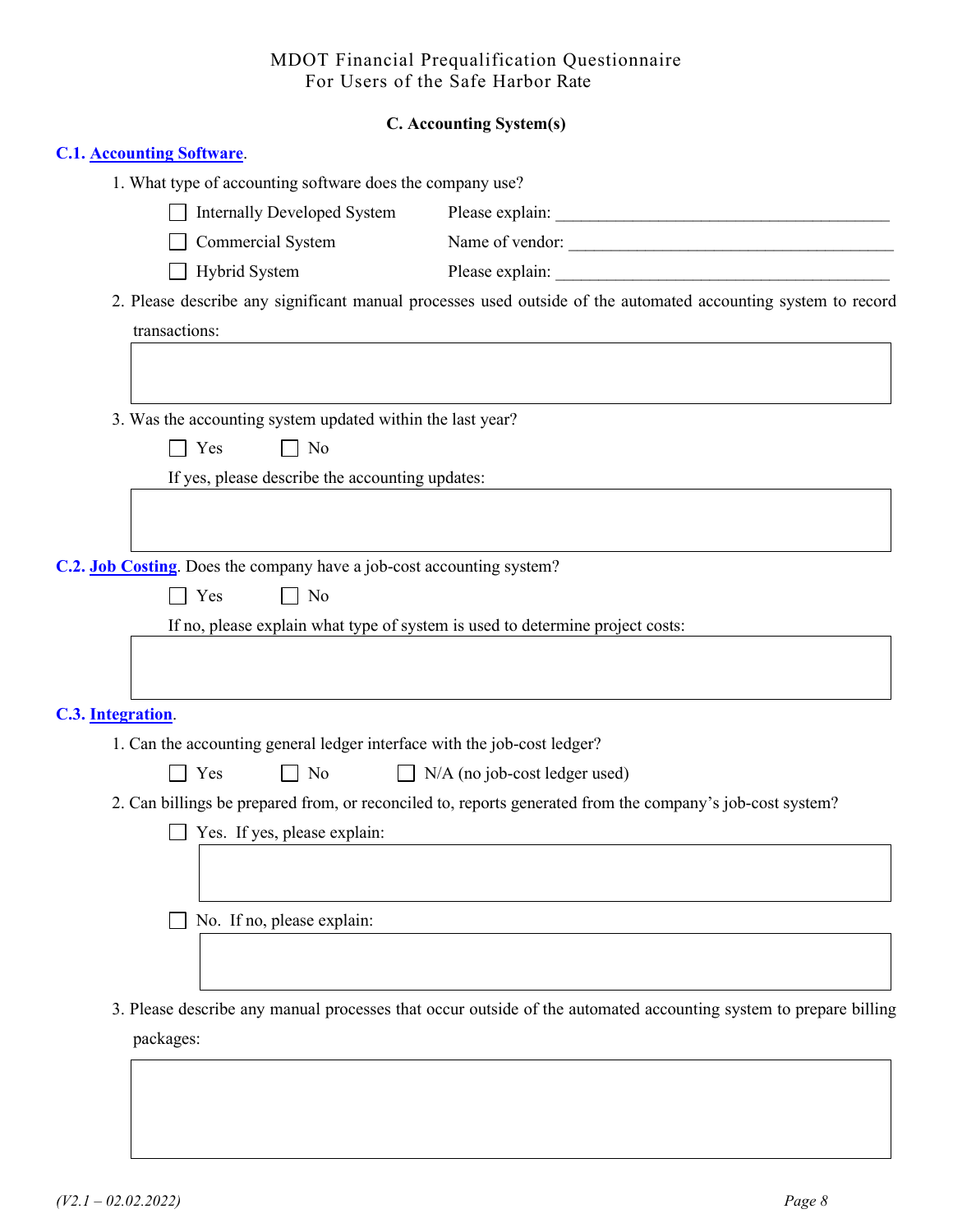**C.4. Accounting Records**. Which of the following types of records does the company maintain to support financial transactions?

|                                                | Yes | If no, please explain: |
|------------------------------------------------|-----|------------------------|
|                                                |     |                        |
| 2. Cash disbursements/accounts payable journal |     |                        |
| 3. Cash receipts/accounts receivable journal   |     |                        |
|                                                |     |                        |
|                                                |     |                        |
|                                                |     |                        |
|                                                |     |                        |
|                                                |     |                        |

**C.5. Direct and Indirect Expenses**. Is the general ledger capable of containing separate direct and indirect accounts for the following?

| 1. Labor costs        | Yes<br>N <sub>0</sub><br>$\mathbf{L}$ |
|-----------------------|---------------------------------------|
|                       | If no, please explain:                |
|                       |                                       |
|                       |                                       |
|                       |                                       |
| 2. Non-labor expenses | $\Box$ Yes<br>No<br>$\mathbf{I}$      |
|                       | If no, please explain:                |
|                       |                                       |
|                       |                                       |
|                       |                                       |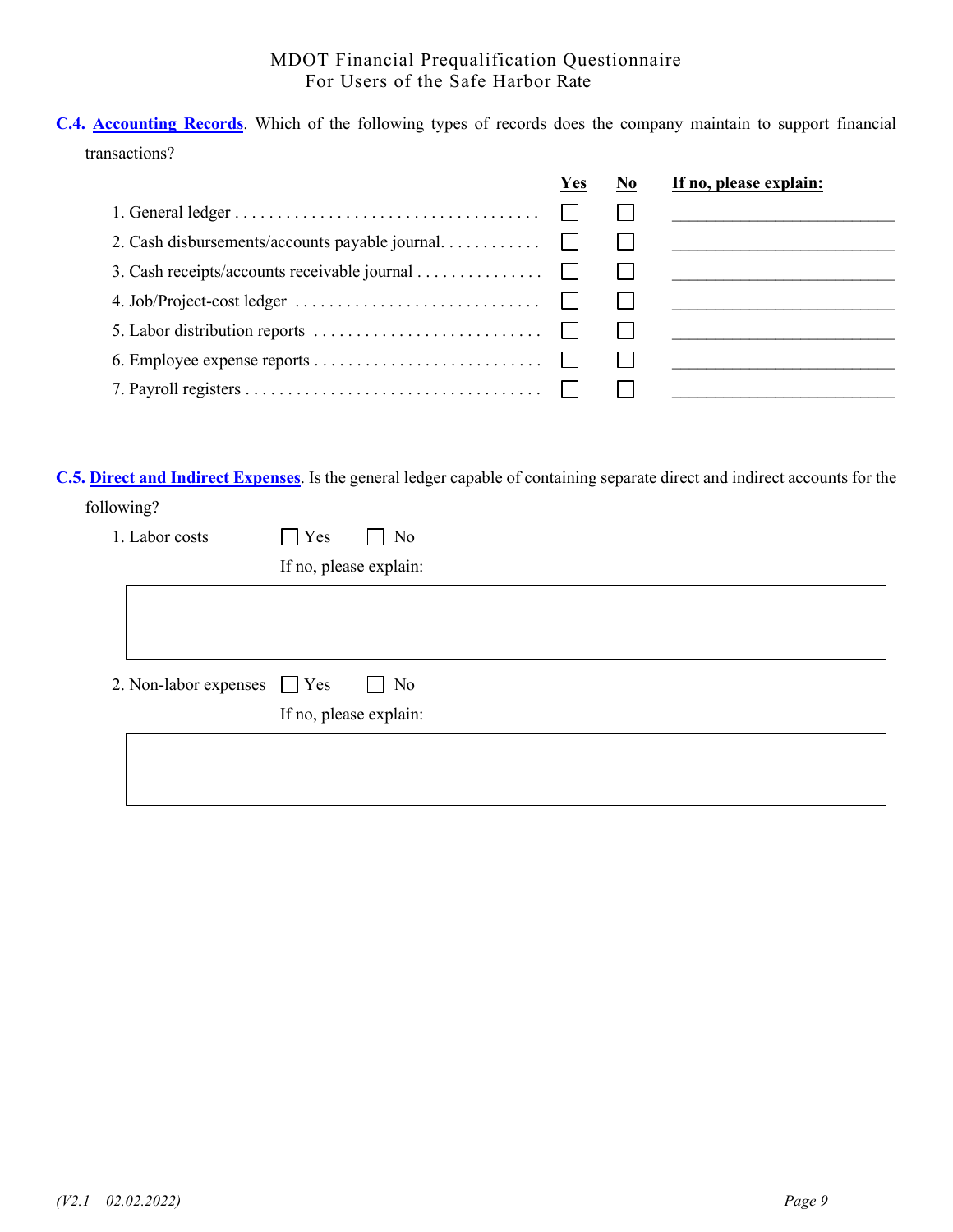| <b>C.6. Exclusion of Unallowable Costs.</b> Does the company have a system capable to identify and remove from the indirect |
|-----------------------------------------------------------------------------------------------------------------------------|
| cost pools all unallowable costs, in accordance with FAR Part 31 and the applicable Cost Accounting System? (See            |
| <i>AASHTO Guide</i> , Sections 2.2, 4.4, 5.2, 5.5, and 6.3)                                                                 |

Yes. If yes, please complete steps C.6.1 through 3 below.

1. Please explain the company's system in detail:

2. How are appropriate personnel trained to distinguish between allowable and unallowable costs?

3. When does the primary review for allowability occur—at time the transaction is recorded, or later?

No. If no, please explain:

**C.7. Divisions/Cost Centers**. Does the company have more than one division/cost center?

If yes, are separate ledgers maintained for each division/cost center?

| If no, please explain:       |                                                                                      |           |
|------------------------------|--------------------------------------------------------------------------------------|-----------|
|                              |                                                                                      |           |
| <b>C.8. Reconciliations.</b> |                                                                                      |           |
|                              | 1. Can the company reconcile the financial accounting system to the job-cost system? |           |
|                              | $\Box$ Yes. If yes, how often? (Check all that apply.) $\Box$ Monthly                | Quarterly |
|                              | $\mathcal{S}_{\text{emi}}$ annually $\Box$ Annually                                  |           |

|                                              | $\sqrt{2}$ Semi-annually $\sqrt{2}$ Annually |  |
|----------------------------------------------|----------------------------------------------|--|
| $\Box$ No. If no, please explain:            |                                              |  |
| Check here if systems are integrated: $\Box$ |                                              |  |

N/A (no job-cost ledger used)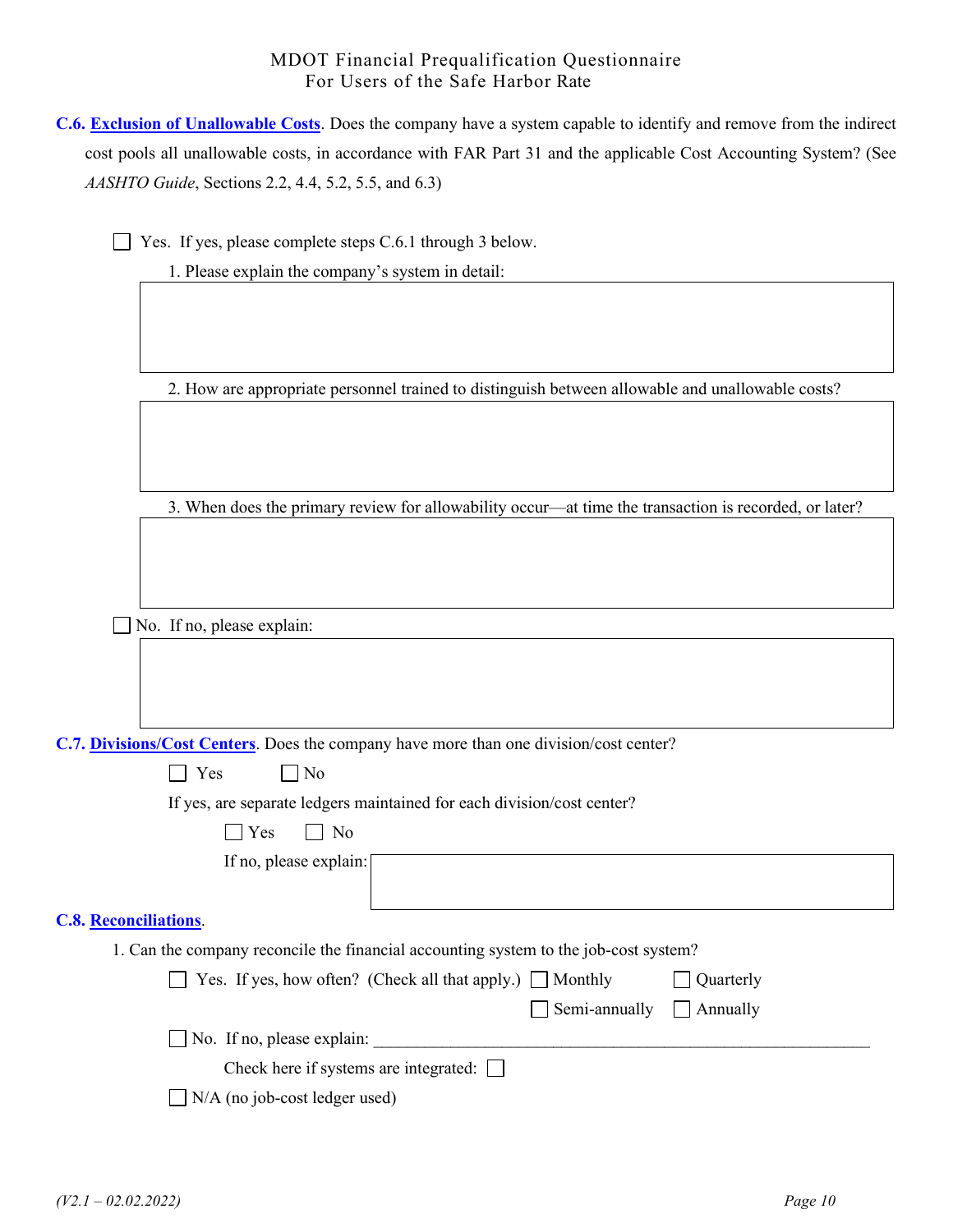|             |                        | 2. Are bank statements reconciled?                                                                                                                           |  |  |  |
|-------------|------------------------|--------------------------------------------------------------------------------------------------------------------------------------------------------------|--|--|--|
| $\Box$ Yes. |                        | If yes, how frequently: $\Box$ Monthly $\Box$ Quarterly $\Box$ Semi-annually $\Box$ Annually<br>Name and title of the person performing this reconciliation: |  |  |  |
|             | No.                    | If no, please explain:                                                                                                                                       |  |  |  |
|             |                        |                                                                                                                                                              |  |  |  |
|             |                        | C.9. Budgeting. Does the company use a budgeting system for project planning and oversight?                                                                  |  |  |  |
| $\Box$ Yes  |                        | No                                                                                                                                                           |  |  |  |
|             |                        | If yes, does the company prepare variance reports to compare budgeted amounts to actual amounts on                                                           |  |  |  |
|             |                        | projects, and are the reports distributed to appropriate management personnel?                                                                               |  |  |  |
|             | Yes                    | No                                                                                                                                                           |  |  |  |
|             |                        | If no, please explain:                                                                                                                                       |  |  |  |
|             |                        |                                                                                                                                                              |  |  |  |
|             |                        |                                                                                                                                                              |  |  |  |
|             |                        | C.10. Cost Allocation. Does the company use cost allocation methods consistently for all contracts, including commercial                                     |  |  |  |
|             |                        | contracts as well as for state and federal government contracts? (AASHTO Guide, Sections 5.3 and 10.5)                                                       |  |  |  |
|             | Yes                    | No                                                                                                                                                           |  |  |  |
|             | If no, please explain: |                                                                                                                                                              |  |  |  |
|             |                        |                                                                                                                                                              |  |  |  |
|             |                        |                                                                                                                                                              |  |  |  |
|             |                        |                                                                                                                                                              |  |  |  |
|             |                        | C.11. <b>Allocation Base(s)</b> . When computing indirect cost rates, the company uses: (AASHTO Guide Section 4.7)                                           |  |  |  |
|             |                        | A single base for cost allocation                                                                                                                            |  |  |  |
|             |                        | Description of base:                                                                                                                                         |  |  |  |
|             |                        |                                                                                                                                                              |  |  |  |
|             |                        |                                                                                                                                                              |  |  |  |
|             |                        | Multiple bases for cost allocation                                                                                                                           |  |  |  |
|             |                        | Description of bases:                                                                                                                                        |  |  |  |
|             |                        |                                                                                                                                                              |  |  |  |
|             |                        |                                                                                                                                                              |  |  |  |

<u> 1980 - Johann Stoff, deutscher Stoff, der Stoff, deutscher Stoff, der Stoff, der Stoff, der Stoff, der Stoff</u>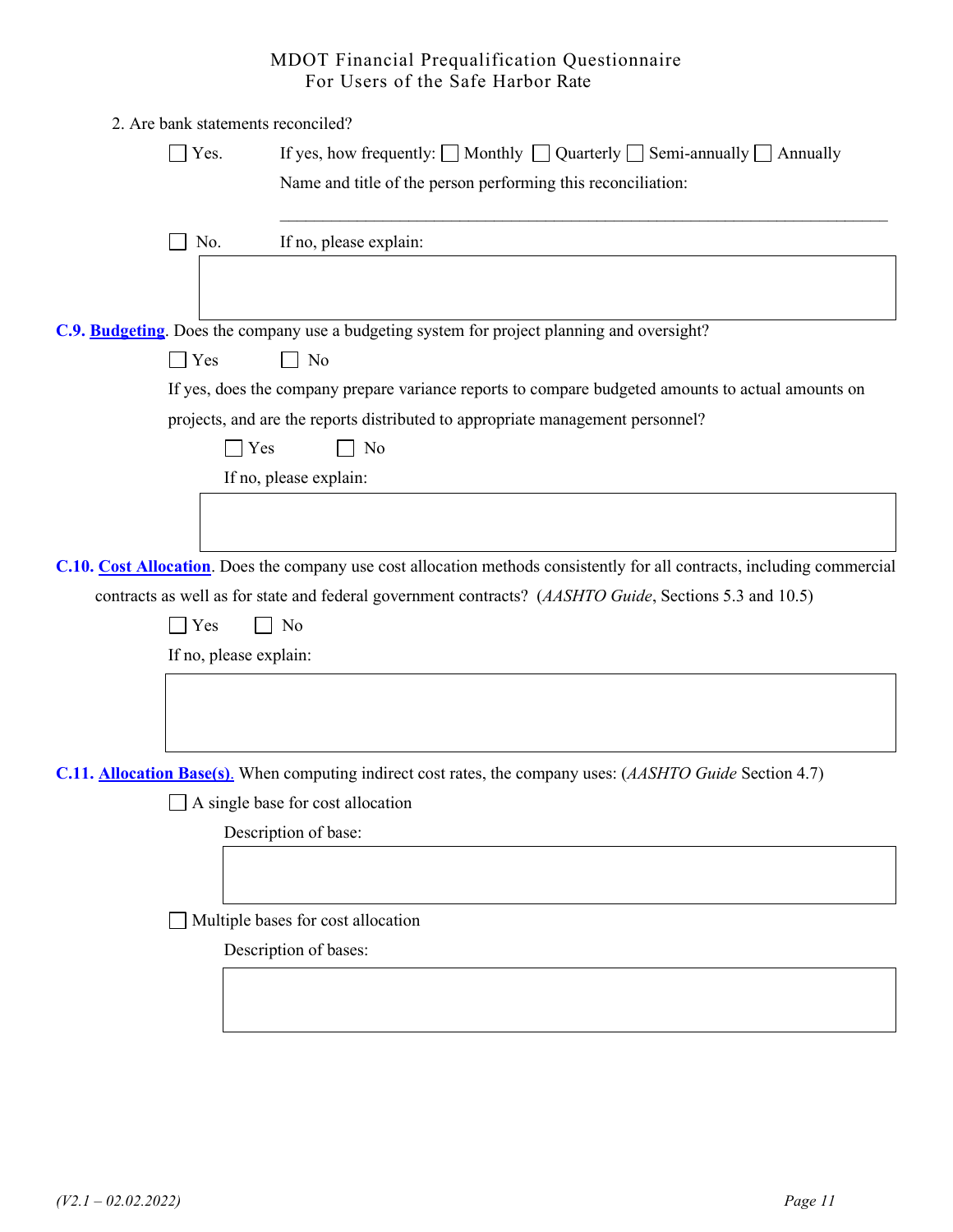#### **D. Information Technology (IT) Systems**

| D.1. IT Risk Assessment. Has the company's management conducted an IT system risk assessment within the past three          |
|-----------------------------------------------------------------------------------------------------------------------------|
| years?                                                                                                                      |
| Yes. If yes, please provide a copy of the IT system risk assessment.                                                        |
| No. If no, please explain:                                                                                                  |
|                                                                                                                             |
|                                                                                                                             |
|                                                                                                                             |
| D.2. IT Security Review. Are system security and application access logs enabled and reviewed periodically?                 |
| $\Box$ No<br>Yes                                                                                                            |
| If no, please explain:                                                                                                      |
|                                                                                                                             |
|                                                                                                                             |
|                                                                                                                             |
| D.3. IT Electronic Data Safeguards. If documents are retained in electronic format, are they stored in a format that cannot |
| easily be modified, removed, or replaced, and does a mechanism/audit trail exist to track all such events?                  |
| $\Box$ No<br>Yes                                                                                                            |
| If no, please explain:                                                                                                      |
|                                                                                                                             |
|                                                                                                                             |
|                                                                                                                             |
|                                                                                                                             |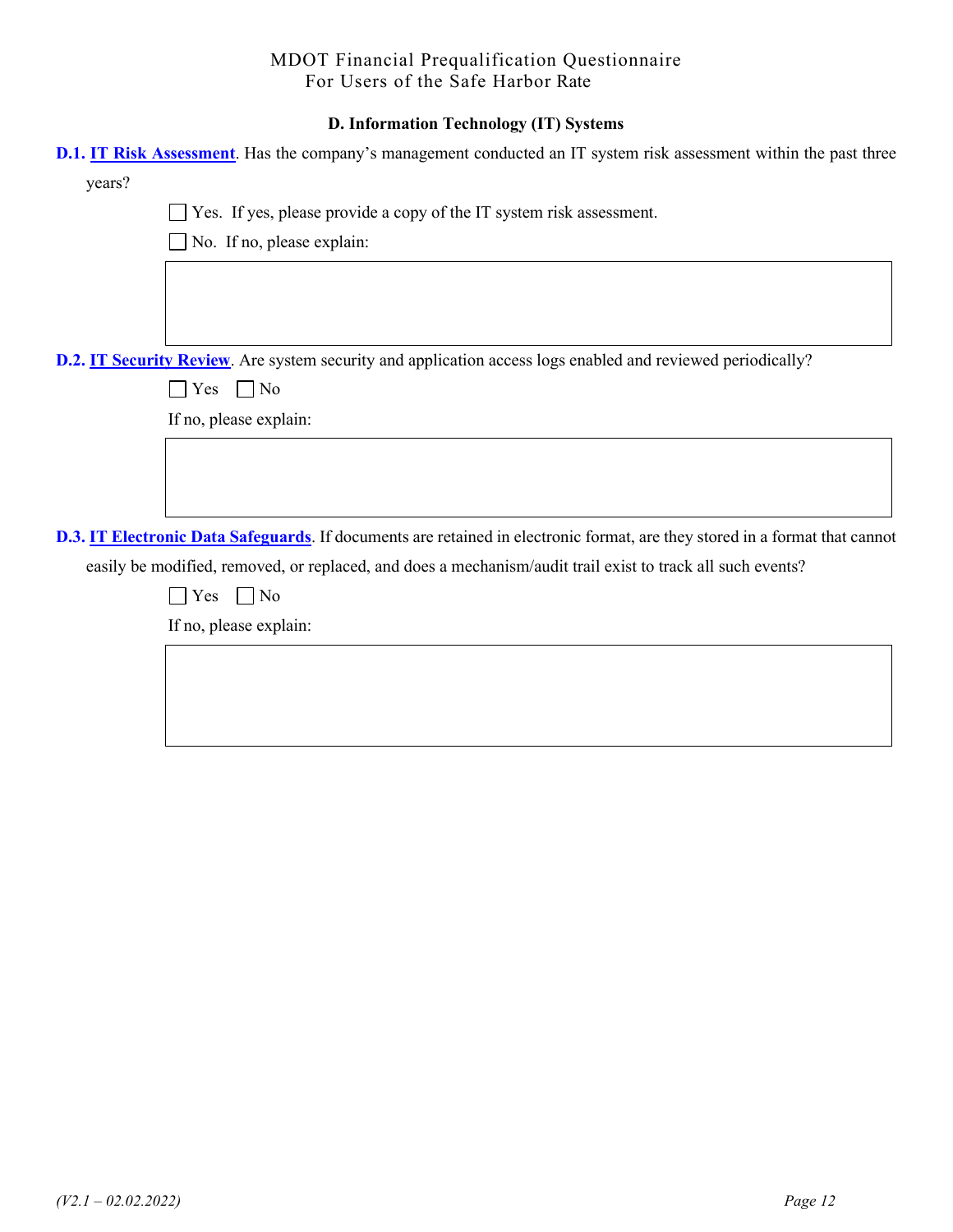#### **E. Accounting – Payroll and Timekeeping**

| <b>E.1. Payroll Service</b> . Does the company use an external payroll service?                               |            |                        |                                                                                                                       |
|---------------------------------------------------------------------------------------------------------------|------------|------------------------|-----------------------------------------------------------------------------------------------------------------------|
| $\Box$ Yes<br>$\Box$ No                                                                                       |            |                        |                                                                                                                       |
| If yes, please explain:                                                                                       |            |                        |                                                                                                                       |
|                                                                                                               |            |                        |                                                                                                                       |
| <b>E.2. Pay Cycle</b> . What is the company's standard pay cycle?                                             |            |                        |                                                                                                                       |
| Bi-weekly<br>$\Box$ Monthly $\Box$ 1st & 15th                                                                 |            |                        | $\Box$ Other (please explain):                                                                                        |
| If the company uses more than one pay cycle, please explain:                                                  |            |                        |                                                                                                                       |
|                                                                                                               |            |                        |                                                                                                                       |
|                                                                                                               |            |                        |                                                                                                                       |
| E.3. Payroll Register. Does the payroll register include the following data?                                  |            |                        |                                                                                                                       |
|                                                                                                               | <b>Yes</b> | $\mathbf{N}\mathbf{0}$ | If no, please explain                                                                                                 |
|                                                                                                               |            |                        |                                                                                                                       |
|                                                                                                               |            |                        | the control of the control of the control of the control of the control of                                            |
|                                                                                                               |            |                        |                                                                                                                       |
|                                                                                                               |            |                        | <u> 1989 - Johann Barbara, martin amerikan basal dan berasal dalam basal dalam basal dalam basal dalam basal dala</u> |
|                                                                                                               |            |                        |                                                                                                                       |
| $6. Check amount \dots \dots \dots \dots \dots \dots \dots \dots \dots \dots \dots \dots$                     |            |                        |                                                                                                                       |
| 7. Hourly rate $\dots \dots \dots \dots \dots \dots \dots \dots \dots \dots \dots \dots \dots \dots$          |            |                        |                                                                                                                       |
|                                                                                                               |            |                        |                                                                                                                       |
|                                                                                                               |            |                        |                                                                                                                       |
|                                                                                                               |            |                        |                                                                                                                       |
| <b>E.4. Timekeeping System.</b>                                                                               |            |                        |                                                                                                                       |
| 1. Does the company use an electronic time keeping system?                                                    |            |                        |                                                                                                                       |
| $\Box$ Yes<br>$\Box$ No                                                                                       |            |                        |                                                                                                                       |
| If yes, please provide an explanation of its operation, and provide system documentation:                     |            |                        |                                                                                                                       |
|                                                                                                               |            |                        |                                                                                                                       |
|                                                                                                               |            |                        |                                                                                                                       |
| 2. Are all employees, including managers and owners/principals, responsible for signing their own timesheets? |            |                        |                                                                                                                       |
| $\Box$ No<br>Yes                                                                                              |            |                        |                                                                                                                       |
| If no, please explain:                                                                                        |            |                        |                                                                                                                       |
|                                                                                                               |            |                        |                                                                                                                       |
|                                                                                                               |            |                        |                                                                                                                       |
|                                                                                                               |            |                        |                                                                                                                       |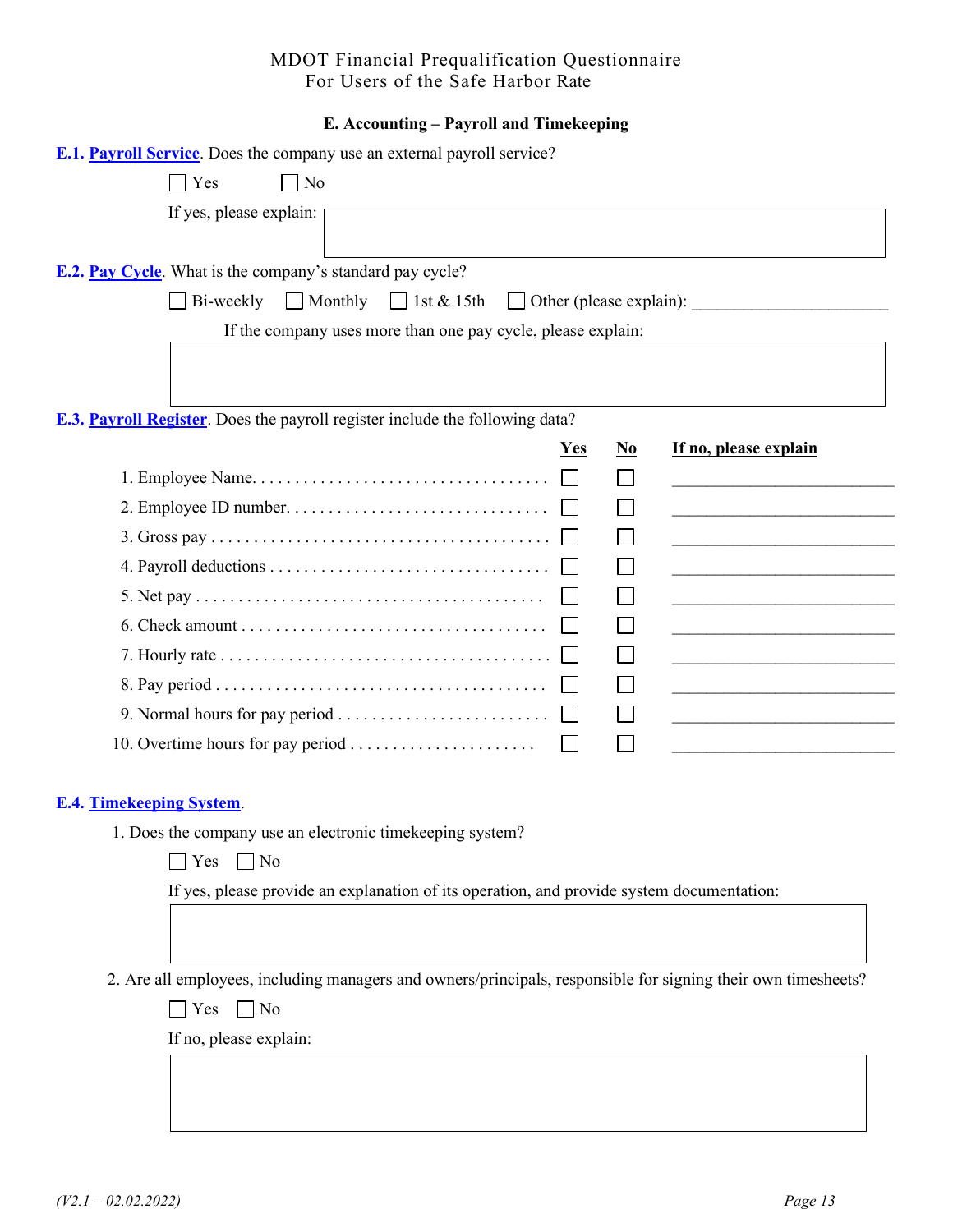3. Are all employee timesheets approved by supervisors?

 $\Box$  Yes  $\Box$  No

If no, please explain:

4. Is there a certification and approval process required for all time worked by owners and principals?

Yes. If yes, please provide a narrative describing the process:

No. If no, then how is owners and principals' time accounted for and billed to projects?

5. How are timesheet coding errors detected and corrected?

6. How do timesheets identify work performed outside a contract's original scope of services?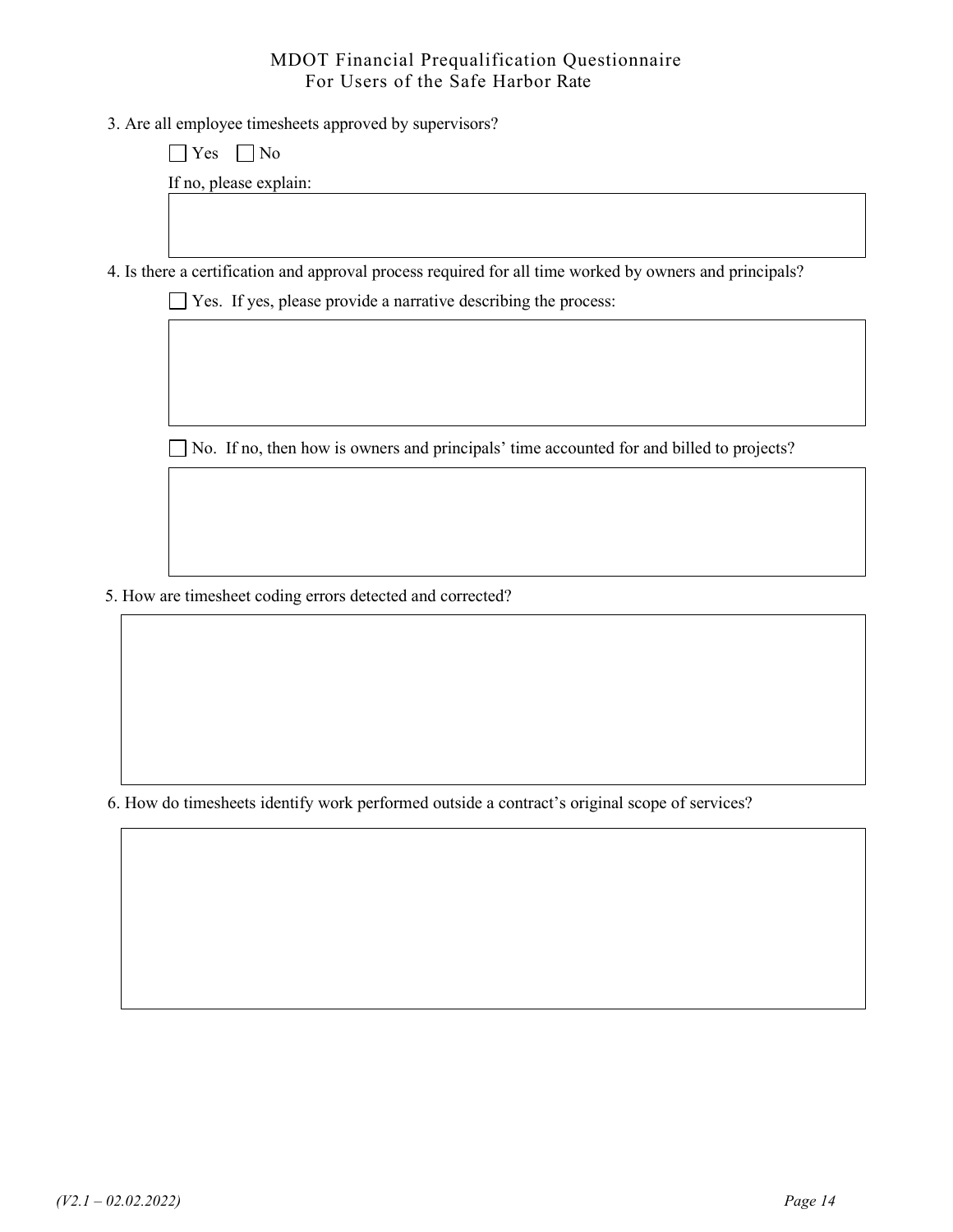#### **F. Labor Cost Accumulation**

| <b>F.1. Direct &amp; Indirect Labor.</b> Can the company's timesheets include reporting codes for both direct and indirect hours? |  |
|-----------------------------------------------------------------------------------------------------------------------------------|--|
| ( <i>AASHTO Guide</i> , Chapter 6.)                                                                                               |  |

Yes. If yes, do all employees, including managers and principals, record direct and indirect time on

their timesheets?

No. If no, please explain the process used to segregate direct and indirect labor hours.

**F.2. Work Week**. Please identify the company's normal hours of operation (e.g., M-F 8:00 am to 5:00 pm):

#### **F.3. Uncompensated Overtime**.

1. Does the company record all hours (including hours in excess of 40) worked by all employees, including managers, principals, and/or all salaried personnel regardless of whether the employees are exempt from overtime pay or whether all direct labor hours are billed to specific contracts? (AASHTO Guide, Section 5.4)

> Yes. If yes, which of the following methods does the company use to account for *uncompensated overtime*—the hours worked without additional compensation in excess of an average of 40 hours per week by direct-charge employees who are exempt from the Fair Labor Standards Act? (*AASHTO Guide* Section 5.4.F.2)

 Effective Rate Method: using this method, effective hourly pay rates are computed weekly, based on actual time charges.

Please explain: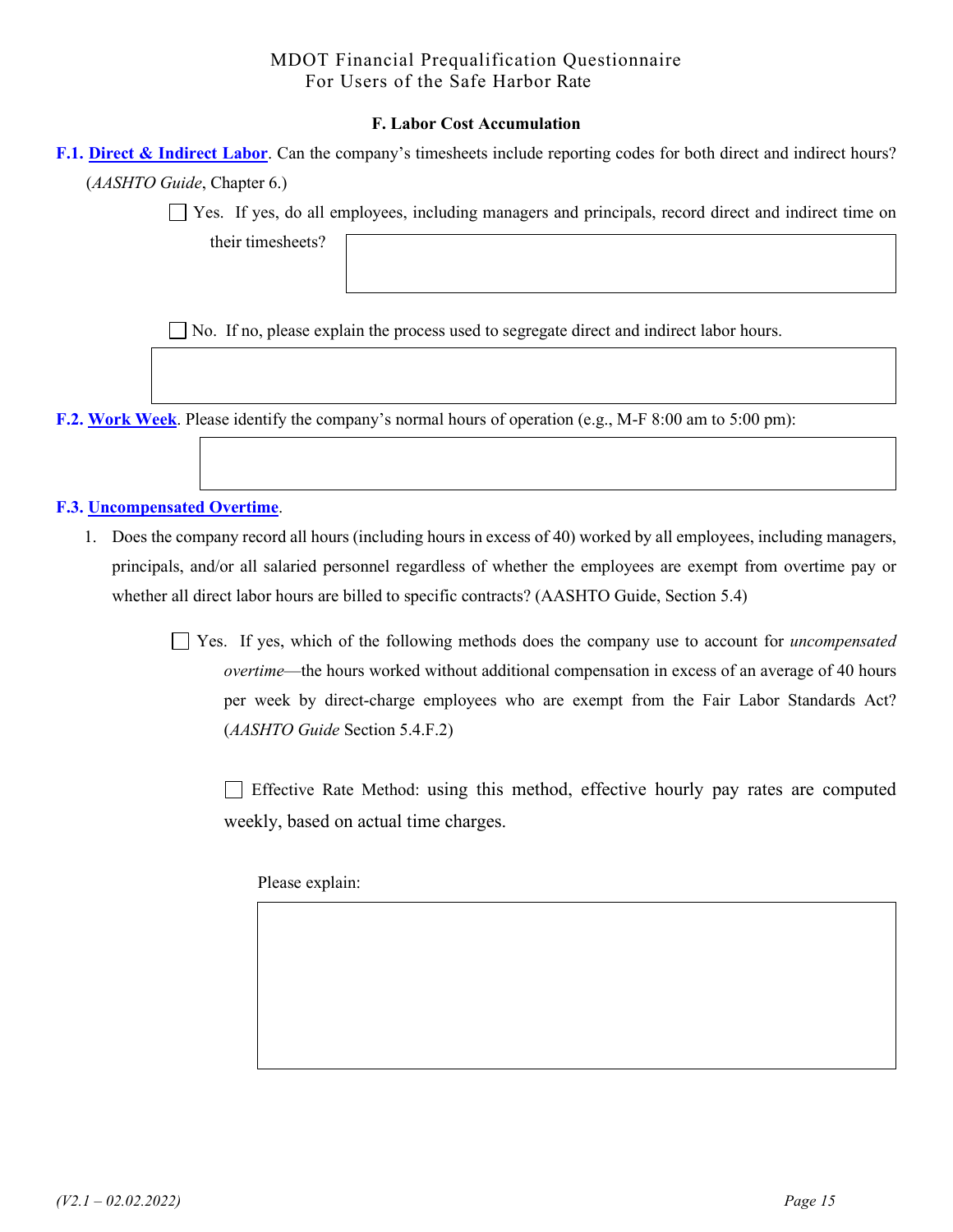| number of hours the employee will work that fiscal year.                                        |
|-------------------------------------------------------------------------------------------------|
| computed as the total salary costs paid to the salaried employee divided by the estimated       |
| of labor costs generated by uncompensated overtime hours. Standard rates are generally          |
| standard hourly rates for every hour worked and overhead is reduced for the appropriate portion |
| □ Salary Variance Method: Under this method, salaried employees' labor costs are allocated at   |

What was the total dollar amount of the salary/payroll variance for the year?  $\mathbb{S}$ 

Other. Please explain:

No. If no, please explain:

2. Does the company bill labor for salaried employees at the rates recorded in the system?

| $\Box$ Yes $\Box$ No |  |
|----------------------|--|
| Please explain:      |  |
|                      |  |
|                      |  |
|                      |  |
|                      |  |

**F.4. Contract Modifications/Time Tracking**. How does the company segregate work performed under a basic agreement/contract from work performed for contract changes/modifications?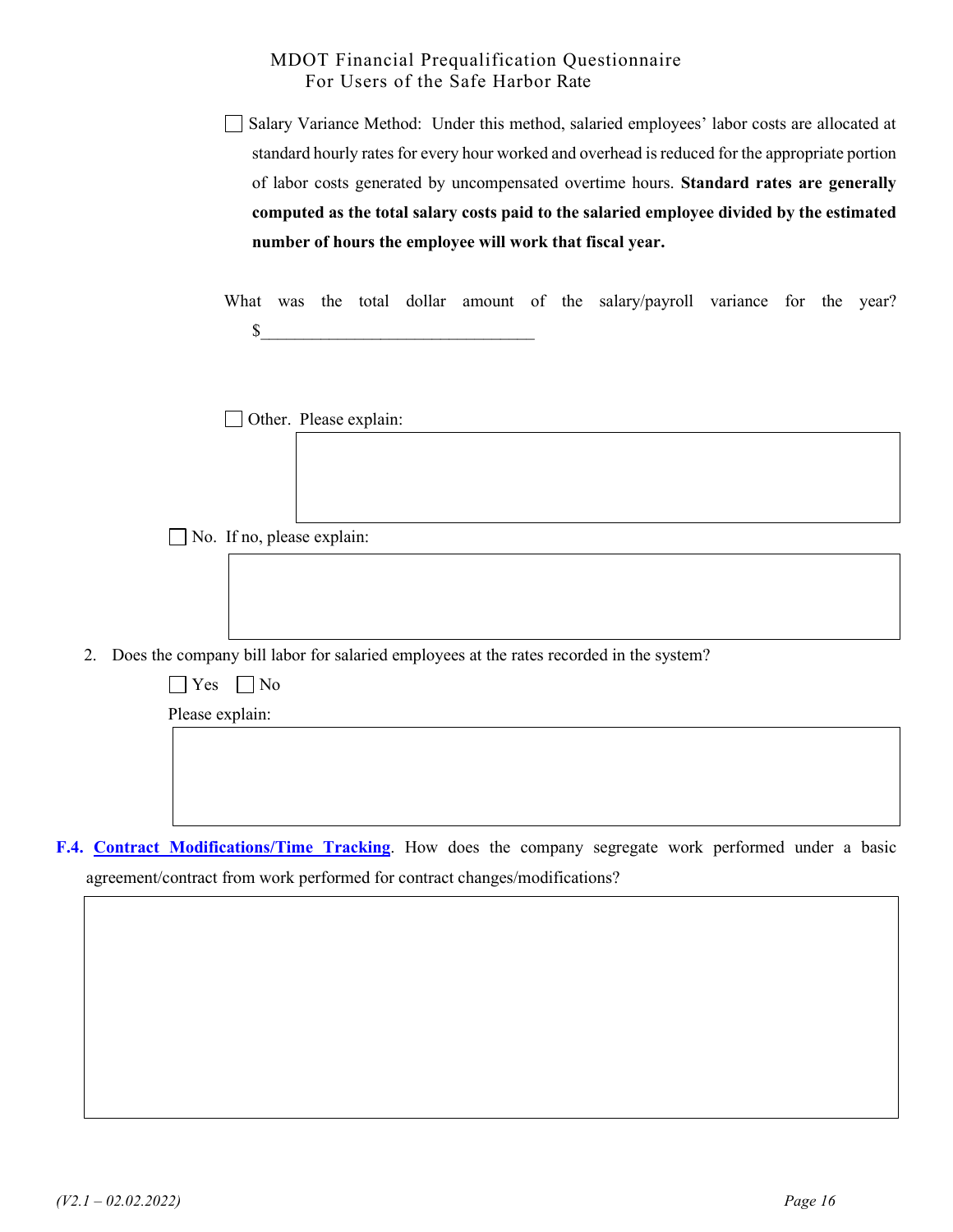| G. Labor Billings and Project Costing                                                                                         |
|-------------------------------------------------------------------------------------------------------------------------------|
| <b>G.1. Premium Overtime.</b> Does the company pay overtime at a premium to any employees?                                    |
| Yes. If yes, please complete steps G.1.1 and 2.<br>$\Box$ No                                                                  |
| 1. What premium rate is paid, and what categories of employees are eligible for this rate?                                    |
| Time-and-a-half for all non-exempt employees                                                                                  |
| Other. Please explain:                                                                                                        |
|                                                                                                                               |
| 2. How is the overtime premium accounted for and billed?                                                                      |
| As part of direct labor and overhead is applied to the overtime premium                                                       |
| As an other direct cost and overhead is not applied to the overtime premium                                                   |
| As an indirect labor cost and the overtime premium is included in the indirect cost rate                                      |
| Other. Please explain:                                                                                                        |
|                                                                                                                               |
|                                                                                                                               |
| G.2. Allocation of Overtime Costs. Are overtime costs allocated to contracts consistently, regardless of the type of contract |
| (lump sum versus actual cost) or customer (government versus commercial)?                                                     |
| No<br>Yes<br>$\sim$                                                                                                           |
| If no, please explain:                                                                                                        |
|                                                                                                                               |
|                                                                                                                               |
| G.3. Cost Allocation versus Billing. If the company pays a principal or an employee at a rate in excess of a contract's       |
| maximum hourly labor rate, where will the excess cost be allocated/charged?                                                   |
|                                                                                                                               |
|                                                                                                                               |
| <b>G.4. Contract/Purchased Labor</b> . Does the company invoice/bill contract labor directly to any customers?                |
| $\exists$ No<br>Yes<br>$\Box$ N/A                                                                                             |
| If yes, please complete the following: Contract labor is billed-                                                              |
| $\Box$ As part of direct labor and overhead is applied to the contract labor                                                  |
| As an other direct cost and overhead is not applied to the contract labor                                                     |
| Other. Please explain:                                                                                                        |
|                                                                                                                               |
|                                                                                                                               |
|                                                                                                                               |
|                                                                                                                               |
|                                                                                                                               |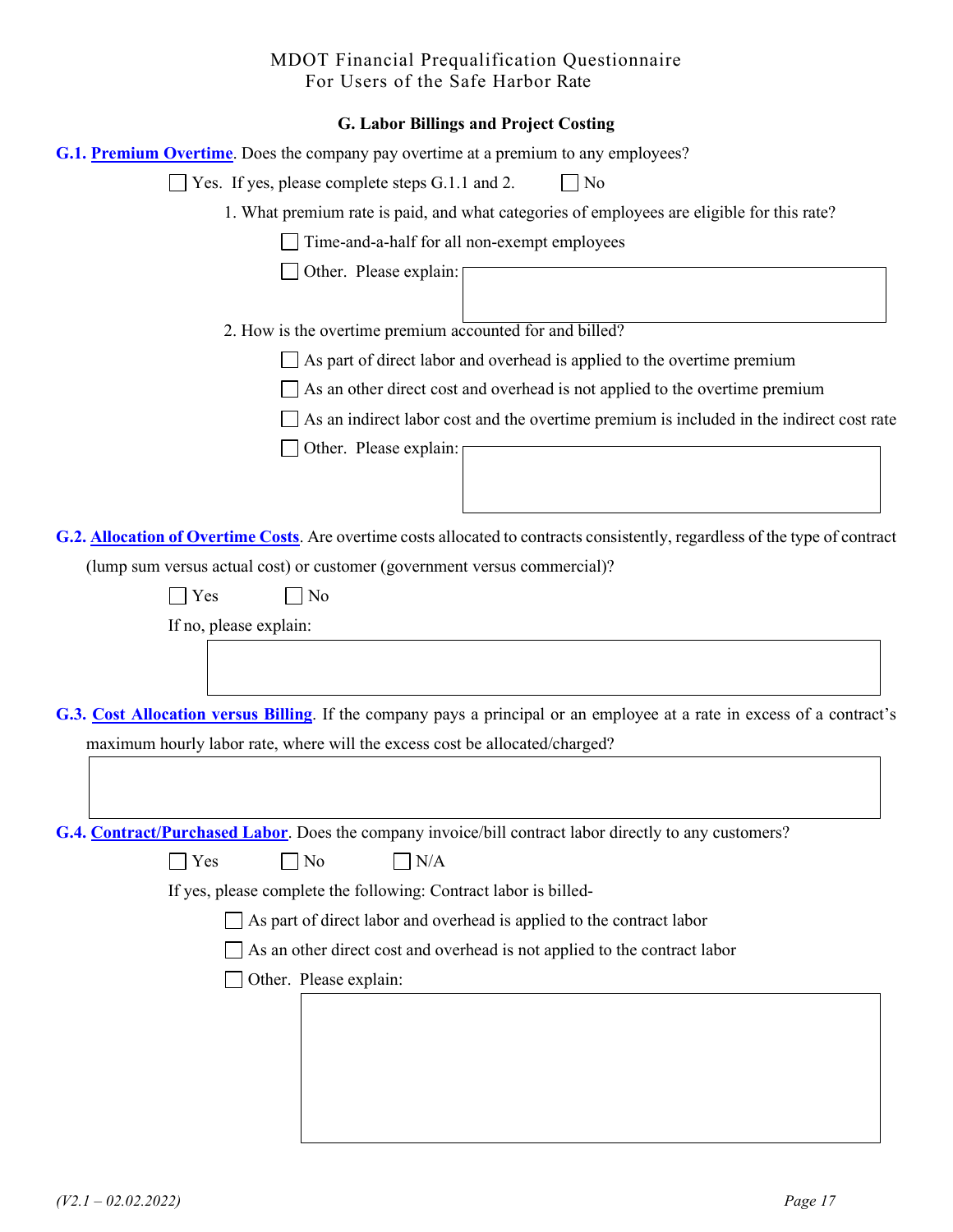| H. Expense Accumulation and Billing (Please fill out and attach the "Direct Cost Summary")                                |
|---------------------------------------------------------------------------------------------------------------------------|
| H.1. Credits Associated with Direct Costs. Is the indirect cost pool relieved/reduced for credits/reimbursements received |
| for direct costs?                                                                                                         |
| No<br>$\vert$ Yes                                                                                                         |
| If no, please explain:                                                                                                    |
|                                                                                                                           |
| H.2. Design/Build Stipends. Has the company received a stipend from any state DOT in connection with design/build         |
| efforts?                                                                                                                  |
| $\neg$ No<br>$\big $ Yes                                                                                                  |
| If yes, please explain how the company records the stipend in the accounting system:                                      |
|                                                                                                                           |
|                                                                                                                           |
| H.3. Non-billable Costs. Describe the accounting treatment for direct costs not billable to clients. (Where/how are these |
| costs recorded in the accounting system?)                                                                                 |
|                                                                                                                           |
|                                                                                                                           |
| H.4. <b>Authorization</b> . How does the company ensure that costs are not billed to government projects prior to proper  |
| authorization?                                                                                                            |
|                                                                                                                           |
|                                                                                                                           |
| H.5. Vehicle Expenses. Does the company provide vehicles to employees for business purposes?                              |
| No<br>Yes                                                                                                                 |
| 1. If yes, are the vehicles leased or owned?                                                                              |
| Leased<br>$\Box$ Owned                                                                                                    |
| 2. Identify the total number of vehicles owned or leased by your company.                                                 |
| Owned<br>Leased                                                                                                           |
| 3. Are mileage logs maintained for all vehicles?                                                                          |
| Yes<br>No                                                                                                                 |
| If no, please explain:                                                                                                    |
|                                                                                                                           |
|                                                                                                                           |
|                                                                                                                           |
|                                                                                                                           |
|                                                                                                                           |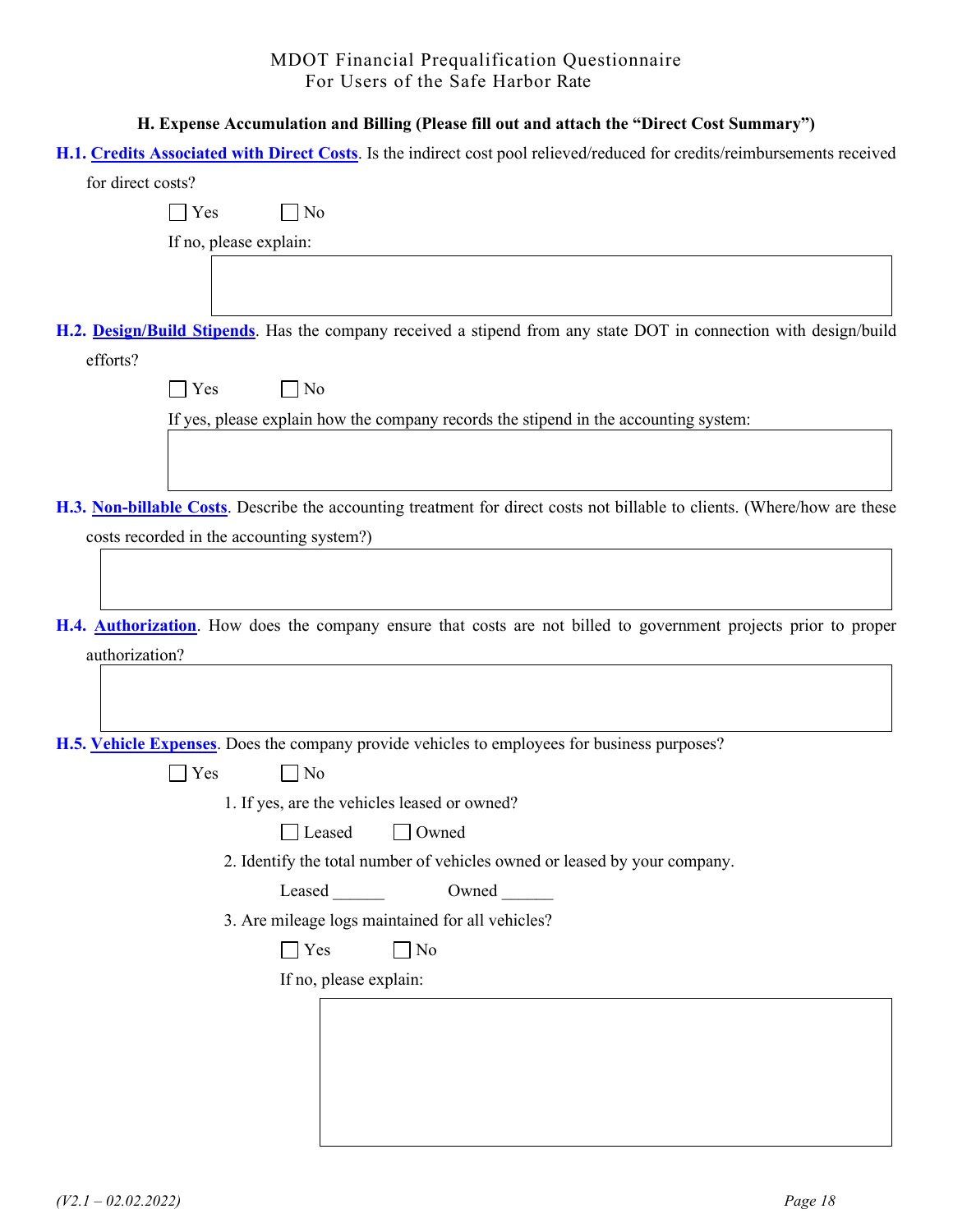| 4. Is mileage separated by direct and indirect classifications, and is mileage incurred in connection |  |  |
|-------------------------------------------------------------------------------------------------------|--|--|
| with unallowable activities tracked?                                                                  |  |  |

| $\neg$ No<br>Yes                                                                 |
|----------------------------------------------------------------------------------|
| If no, please explain:                                                           |
|                                                                                  |
| 5. What recovery/billing rate is used for company vehicle mileage reimbursement? |
| per mile.<br>$\mathbb{S}$                                                        |
| 6. How was the recovery/billing rate developed?                                  |
|                                                                                  |
| <b>H.6. Computer Expenses.</b>                                                   |
| 1. Are the company's computer expenses incurred as a result of: (select one)     |
| <b>Outside Services</b><br>$\Box$ Company Ownership<br>Both                      |
| 2. Does the company compute a charge rate for computers?                         |
| $\Box$ Yes<br>$\Box$ No                                                          |
| a. If yes, what is the charge rate?                                              |
| b. How was the charge rate developed?                                            |
|                                                                                  |
| 3. How are computer expenses treated?                                            |
| Direct<br>Indirect<br><b>Combination Direct/Indirect</b>                         |
| If combination direct/indirect, please provide an explanation:                   |
|                                                                                  |
| 4. Are computer usage logs maintained and coded by job/project?                  |
| Yes<br>N <sub>o</sub>                                                            |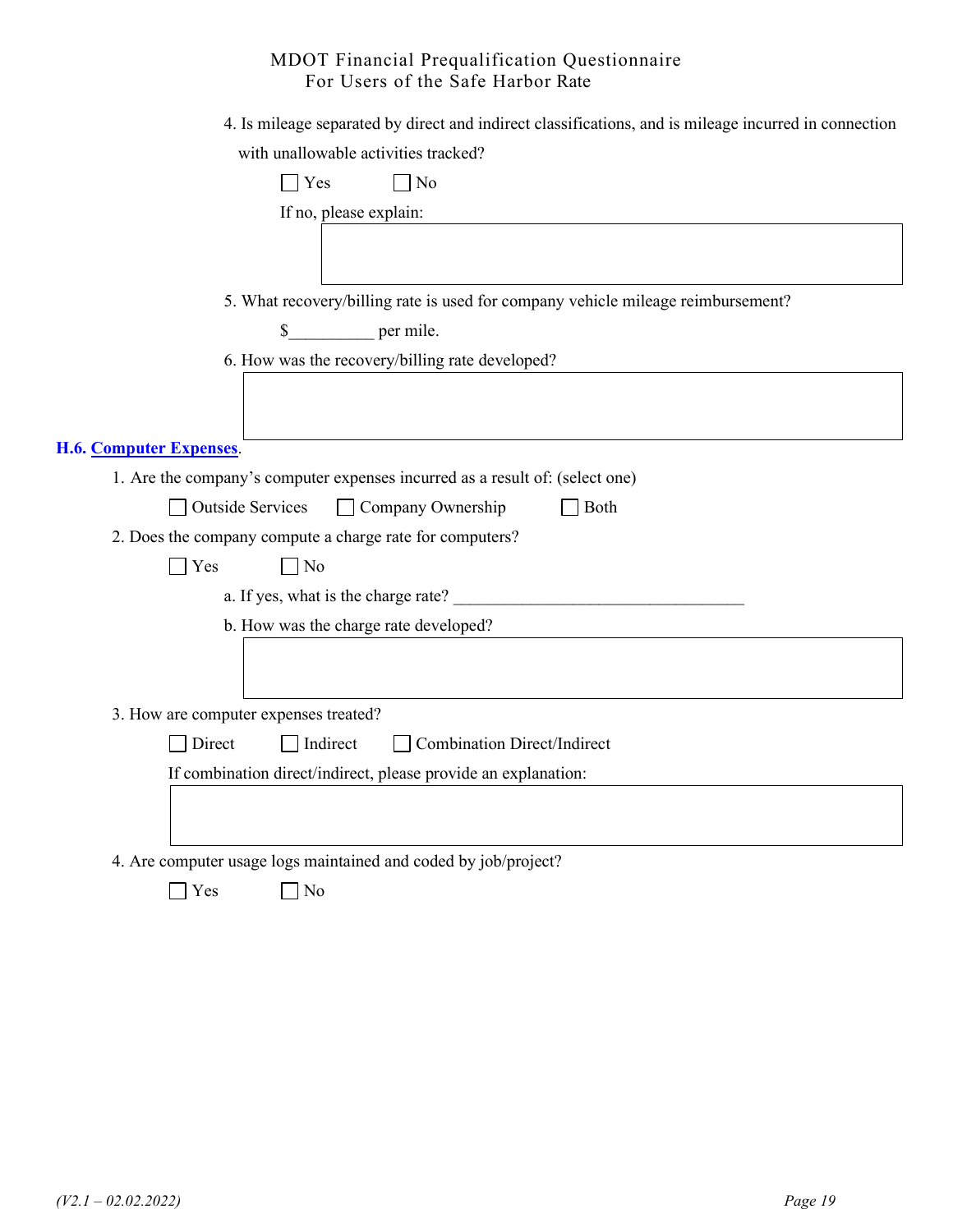|                             | H.7. Printing and Reproduction Costs.                                                                           |
|-----------------------------|-----------------------------------------------------------------------------------------------------------------|
|                             | 1. How are printing and reproduction expenses treated?                                                          |
|                             | In House:<br>Direct cost<br>Indirect cost<br>Combination of direct and indirect                                 |
|                             | If you marked combination of direct and indirect, please explain:                                               |
|                             |                                                                                                                 |
|                             |                                                                                                                 |
|                             | Combination of direct and indirect<br>Outside vendor:<br>$\Box$ Direct cost<br>Indirect cost                    |
|                             | If you marked combination of direct and indirect, please explain:                                               |
|                             |                                                                                                                 |
|                             |                                                                                                                 |
|                             | 2. For in-house services, are usage logs maintained and coded by job/project?                                   |
|                             | Yes<br>]No<br>If no, please explain:                                                                            |
|                             |                                                                                                                 |
|                             |                                                                                                                 |
|                             | 3. Is usage segregated by direct and indirect classifications?                                                  |
|                             | Yes<br>$\neg$ No                                                                                                |
|                             | If no, please explain:                                                                                          |
|                             |                                                                                                                 |
|                             |                                                                                                                 |
|                             | 4. If these costs are incurred through the use of an outside vendor, are the invoices coded by job/project when |
| received?                   |                                                                                                                 |
|                             | 7 No<br>Yes                                                                                                     |
|                             | If no, please explain:                                                                                          |
|                             |                                                                                                                 |
|                             |                                                                                                                 |
| <b>H.8. Telephone Costs</b> |                                                                                                                 |
|                             | 1. How is the expense for telephone service recorded and billed?                                                |
|                             | Indirect cost<br>Combination of direct and indirect<br>Direct cost                                              |
|                             | If you marked combination of direct and indirect, please explain:                                               |
|                             |                                                                                                                 |
|                             |                                                                                                                 |
|                             |                                                                                                                 |
|                             | 2. Does the company maintain a telephone log to record toll calls?<br>Yes<br>No                                 |
|                             | 3. Are the calls job-coded by direct and indirect classifications?<br>No<br>Yes                                 |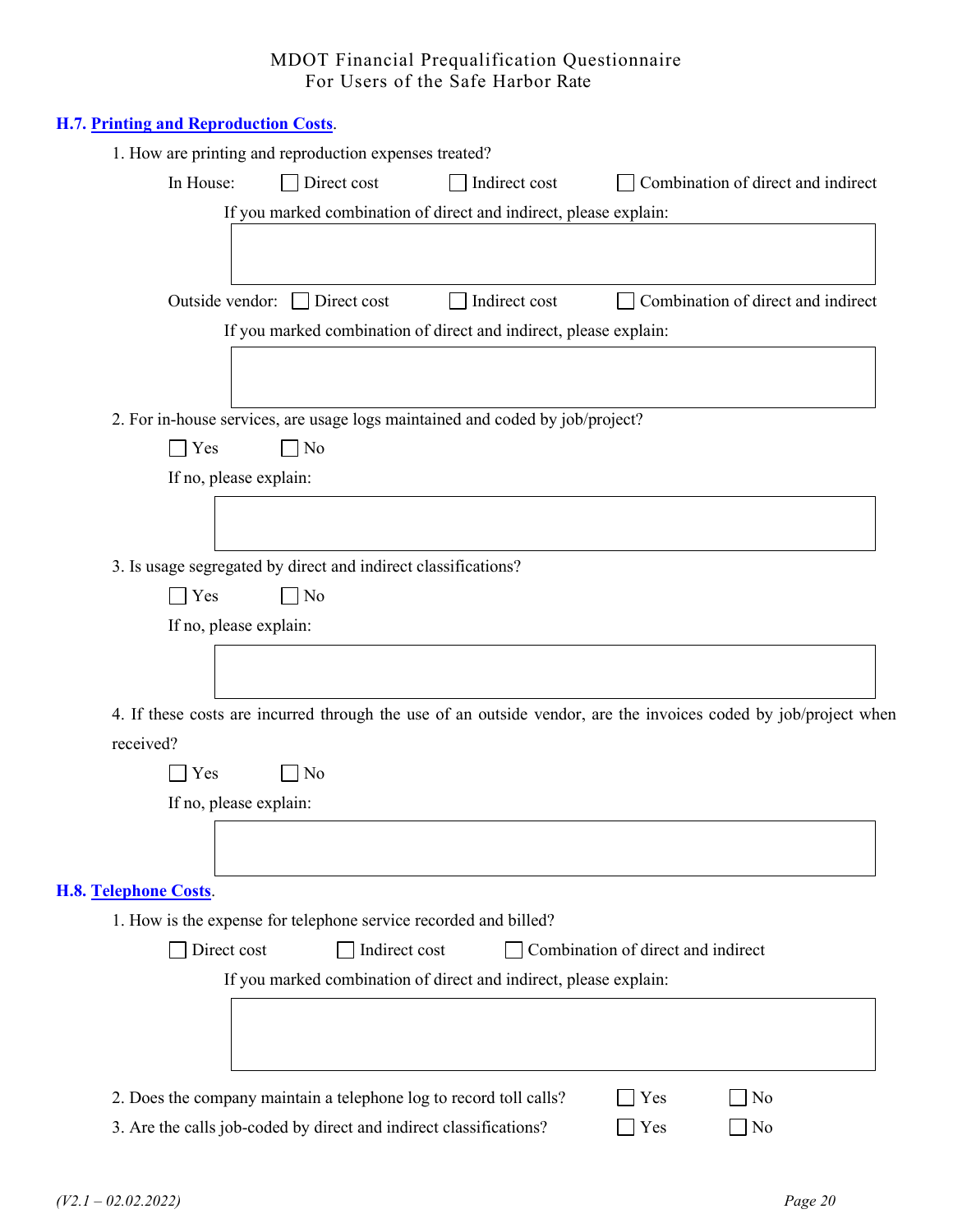**H.9. Activities Ineligible for Cost Reimbursement**. Did any of the company's employees, including principles and/or

owners, engage in activities for lobbying, advertising, public relations, charity, and/or entertainment?

 $\bigcap$  Yes  $\bigcap$  No

If yes, please identify the employees who engaged in these activities, and describe how the associated costs were tracked and accounted for in relation to the submitted indirect cost rate.

# **Employee Name or ID & The Employee Name of TD & Activities:** Activities: **Accounting Treatment:**  $\begin{bmatrix} \text{Acounting Treatment:} \\ \text{Accounting Treatment:} \end{bmatrix}$

#### **Table 2: Unallowable Activities**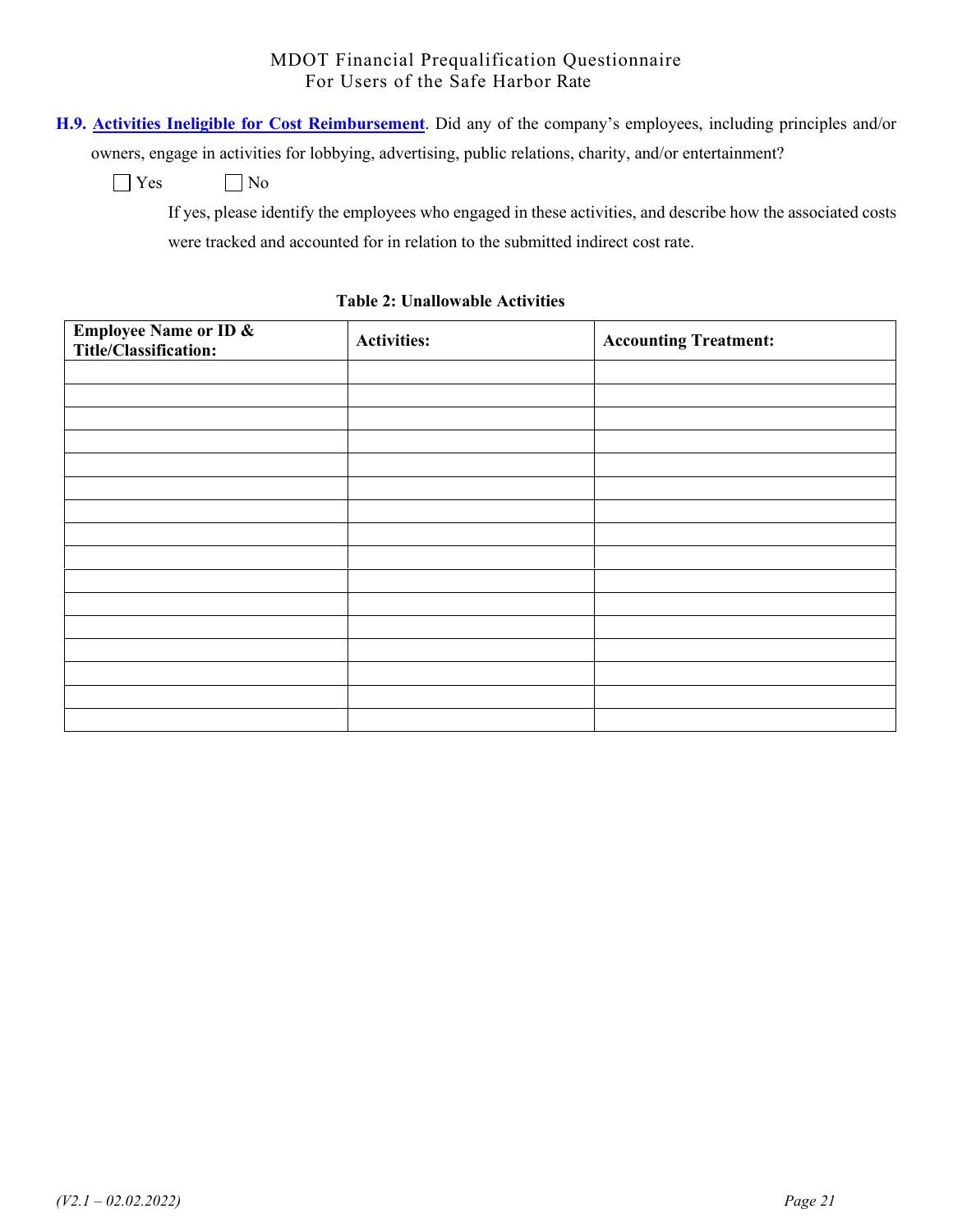#### **I. Compensation for Owners and Employees**

#### **I.1. Bonuses**.

1. Did the company pay, or accrue for, bonuses earned by owners or employees during the period covered by the latest indirect cost rate schedule?

| Yes<br>No                                                                                                                        |
|----------------------------------------------------------------------------------------------------------------------------------|
| If yes, were the bonuses included in the submitted indirect cost rate schedule?                                                  |
| Yes<br>$\Box$ No<br>$\Box$ N/A                                                                                                   |
| Was any portion of these bonuses excluded from the submitted indirect cost rate schedule?                                        |
| $\bigcup$ Yes $\bigcup$ No $\bigcup$ N/A<br>Comment:                                                                             |
| 2. Does the company have a written bonus plan?                                                                                   |
| Yes. Please provide a copy of the plan.                                                                                          |
| No. Please describe how bonuses are determined and how this is communicated to employees:                                        |
|                                                                                                                                  |
|                                                                                                                                  |
| 3. Are all employees eligible for the bonuses?                                                                                   |
| Yes<br>$\overline{N}$                                                                                                            |
| If no, please explain:                                                                                                           |
|                                                                                                                                  |
|                                                                                                                                  |
| to The house plan connot be besed on prefit distribution $(AA \nabla H T \nabla G_{ij})$ Castion 7.11 A.C. and $\Gamma A \nabla$ |

**Note: The bonus plan cannot be based on profit distribution. (***AASHTO Guide* **Section 7.11.A-C; and FAR 31.201-3, FAR 31.201-4, and FAR 31.205-6(a)(6)(ii)(B))**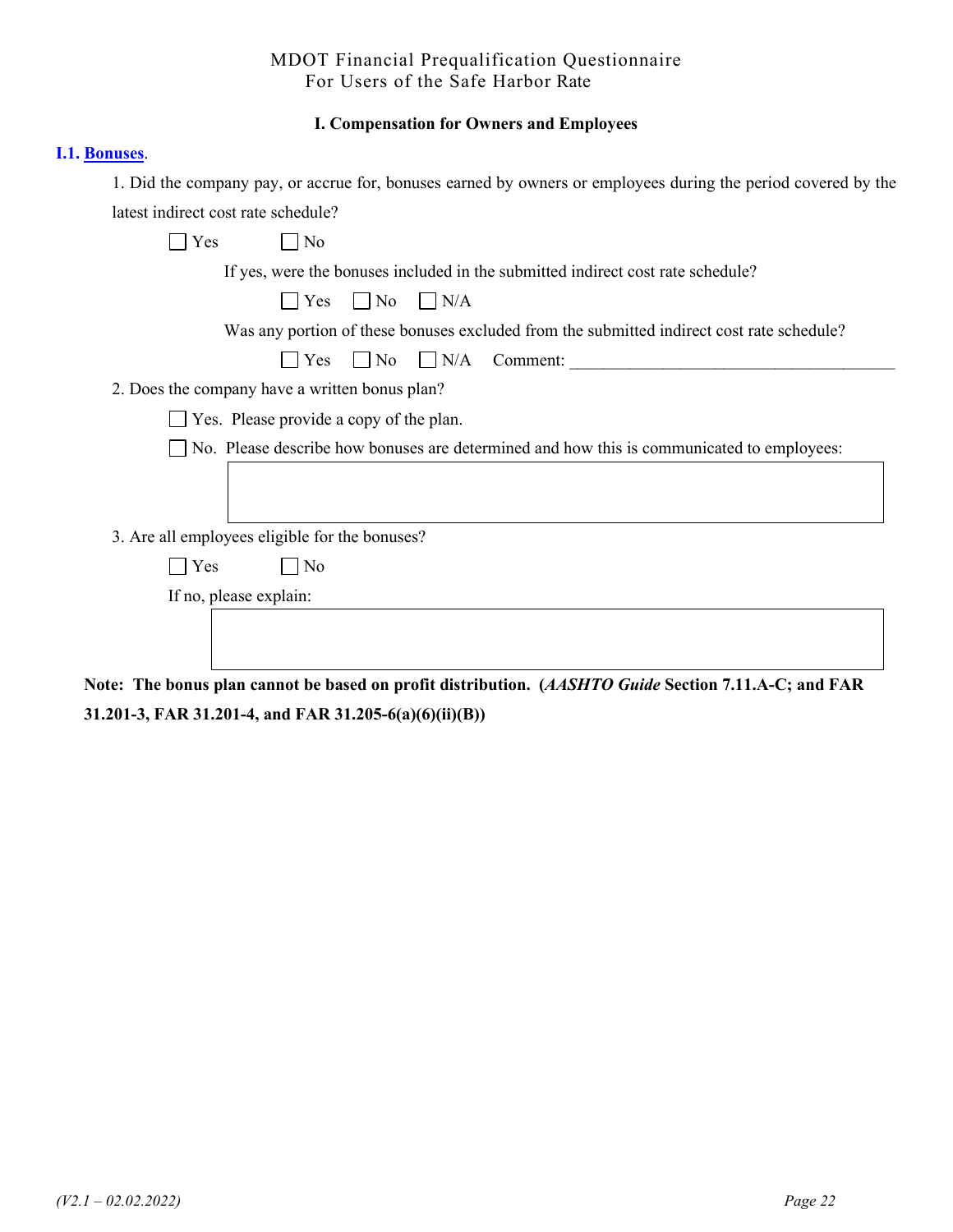#### **J. Related-Party Transactions**

|  | J.1. Related Employees. Please complete Table 3: Employees Related to Company Others for all employees who are |  |  |  |  |
|--|----------------------------------------------------------------------------------------------------------------|--|--|--|--|
|  | related to the parties listed in Table 1, as shown in A.5.                                                     |  |  |  |  |

|   | <b>Name or ID:</b>                        | <b>Title/Position:</b>                                                                                 | <b>Wages/Salary:</b>                                              | <b>Bonus:</b>            | Other<br><b>Compensation:</b> | <b>Total</b><br><b>Compensation:</b> |
|---|-------------------------------------------|--------------------------------------------------------------------------------------------------------|-------------------------------------------------------------------|--------------------------|-------------------------------|--------------------------------------|
|   |                                           |                                                                                                        | $\mathcal{S}$                                                     | $\mathbb{S}$             | $\frac{\text{S}}{\text{S}}$   | $\mathbb{S}$                         |
| 1 | <b>Total Hours Worked</b><br>During Year: | Job Duties:<br>Name of Related Person:<br>Relationship (e.g., spouse, parent, child, sibling, in-law): |                                                                   |                          |                               |                                      |
|   |                                           |                                                                                                        | $\int$                                                            | $\mathbb{S}$             | $\overline{\mathcal{S}}$      | $\mathcal{S}$                        |
| 2 | <b>Total Hours Worked</b><br>During Year: | Job Duties:<br>Name of Related Person:<br>Relationship (e.g., spouse, parent, child, sibling, in-law): |                                                                   |                          |                               |                                      |
|   |                                           |                                                                                                        | $\mathbb{S}$                                                      | $\overline{\mathcal{S}}$ | $\mathbb{S}$                  | $\mathcal{S}$                        |
| 3 | <b>Total Hours Worked</b><br>During Year: | Job Duties:<br>Name of Related Person:<br>Relationship (e.g., spouse, parent, child, sibling, in-law): |                                                                   |                          |                               |                                      |
|   |                                           |                                                                                                        | $\overline{\mathcal{S}}$                                          | $\overline{\text{S}}$    | $\mathbb{S}$                  | $\mathcal{S}$                        |
| 4 | <b>Total Hours Worked</b><br>During Year: | Job Duties:<br>Name of Related Person:<br>Relationship (e.g., spouse, parent, child, sibling, in-law): |                                                                   |                          |                               |                                      |
|   |                                           |                                                                                                        | $\mathbb{S}$                                                      | $\overline{\mathcal{S}}$ | $\mathcal{S}$                 | $\mathbb{S}$                         |
| 5 | <b>Total Hours Worked</b><br>During Year: | Job Duties:<br>Name of Related Person:<br>Relationship (e.g., spouse, parent, child, sibling, in-law): | <u> 1989 - Johann John Stein, mars an deus Frankrik (f. 1989)</u> |                          |                               |                                      |
|   |                                           |                                                                                                        | $\mathbb{S}$                                                      | $\overline{\mathcal{S}}$ | $\mathcal{S}$                 | $\mathbb{S}$                         |
| 6 | <b>Total Hours Worked</b><br>During Year: | Job Duties:<br>Name of Related Person:<br>Relationship (e.g., spouse, parent, child, sibling, in-law): |                                                                   |                          |                               |                                      |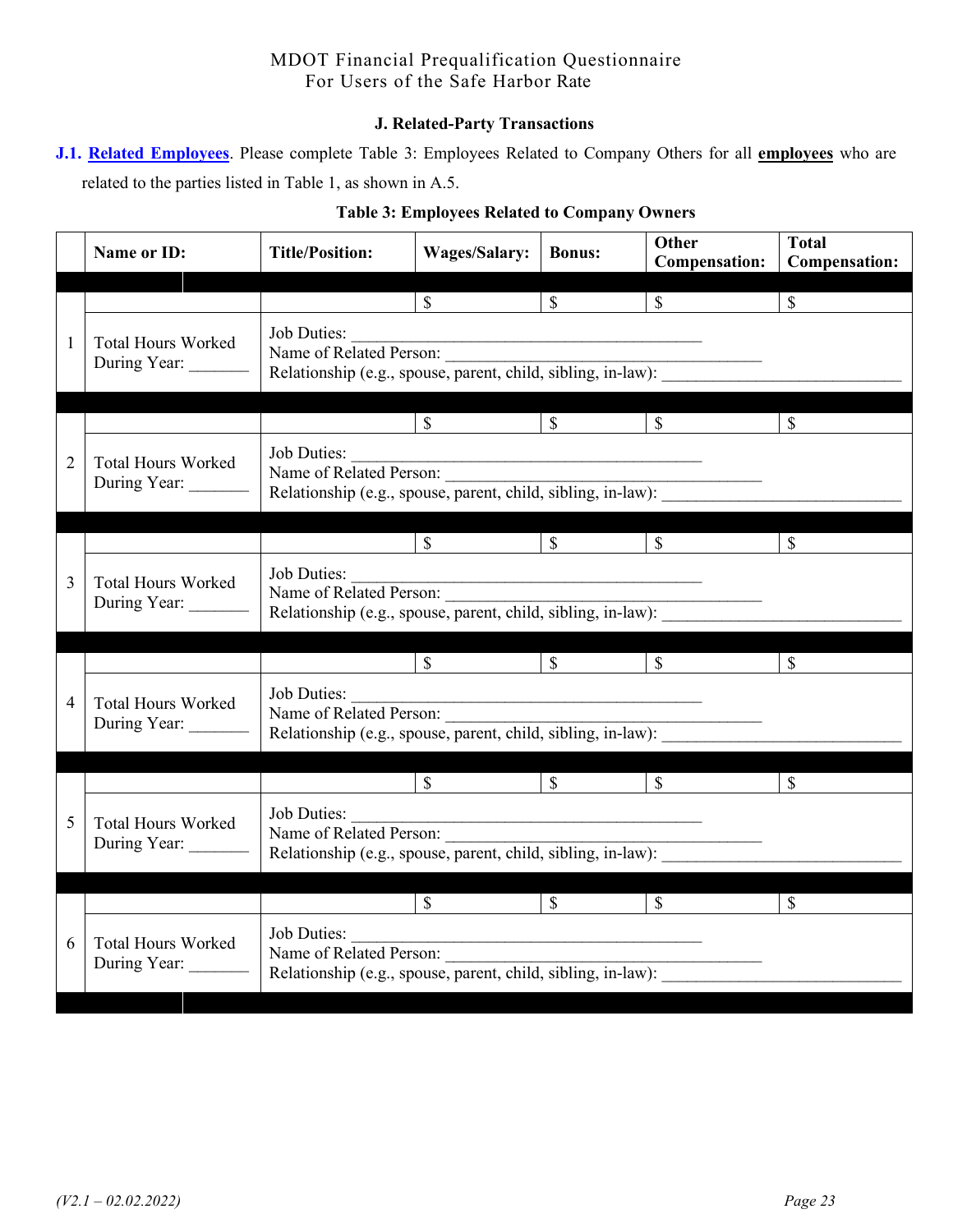**J.2. Related Vendors**. Please complete Table 4: Vendors Related to Company Owners for all **vendors** related to the parties listed in Table 1, as shown in A.5.

| Name: | Contact<br><b>Information:</b> | <b>Relationship:</b> | <b>Products/Services</b><br><b>Provided:</b> | <b>Total Payments During</b><br>Year: |
|-------|--------------------------------|----------------------|----------------------------------------------|---------------------------------------|
|       |                                |                      |                                              |                                       |
|       |                                |                      |                                              |                                       |
|       |                                |                      |                                              |                                       |
|       |                                |                      |                                              |                                       |
|       |                                |                      |                                              |                                       |
|       |                                |                      |                                              |                                       |
|       |                                |                      |                                              |                                       |
|       |                                |                      |                                              |                                       |
|       |                                |                      |                                              |                                       |
|       |                                |                      |                                              |                                       |
|       |                                |                      |                                              |                                       |
|       |                                |                      |                                              |                                       |

#### **Table 4: Vendors Related to Company Owners**

#### **J.3. Property or Facilities Leased from Related Parties**.

1. Does the company rent or lease property and/or facilities from another entity or individual?

 $\bigcap$  Yes  $\bigcap$  No

If yes, are any of the company's owners/stockholders, or members of their immediate family, also

owners/stockholders of the other entity (Common Control)?

|  |  | ง∩ |
|--|--|----|
|--|--|----|

If yes, please explain:

2. If your company rents/leases facilities from a related party (*common control, see below*), then prepare and submit documentation for the cost of ownership claimed in the indirect cost rate schedule. Is the related party cost of ownership calculation attached?

Yes. If yes, please attach ownership documentation.

No. If no, please explain:

As noted in *AASHTO Guide* Section 8.23.B and FAR 31.205-36, *common control exists when, in the relationship between a consultant and another company that is involved in real-property renting, leasing arrangements, or joint ventures, a principal or person with management responsibilities or significant influence in the A/E firm either—*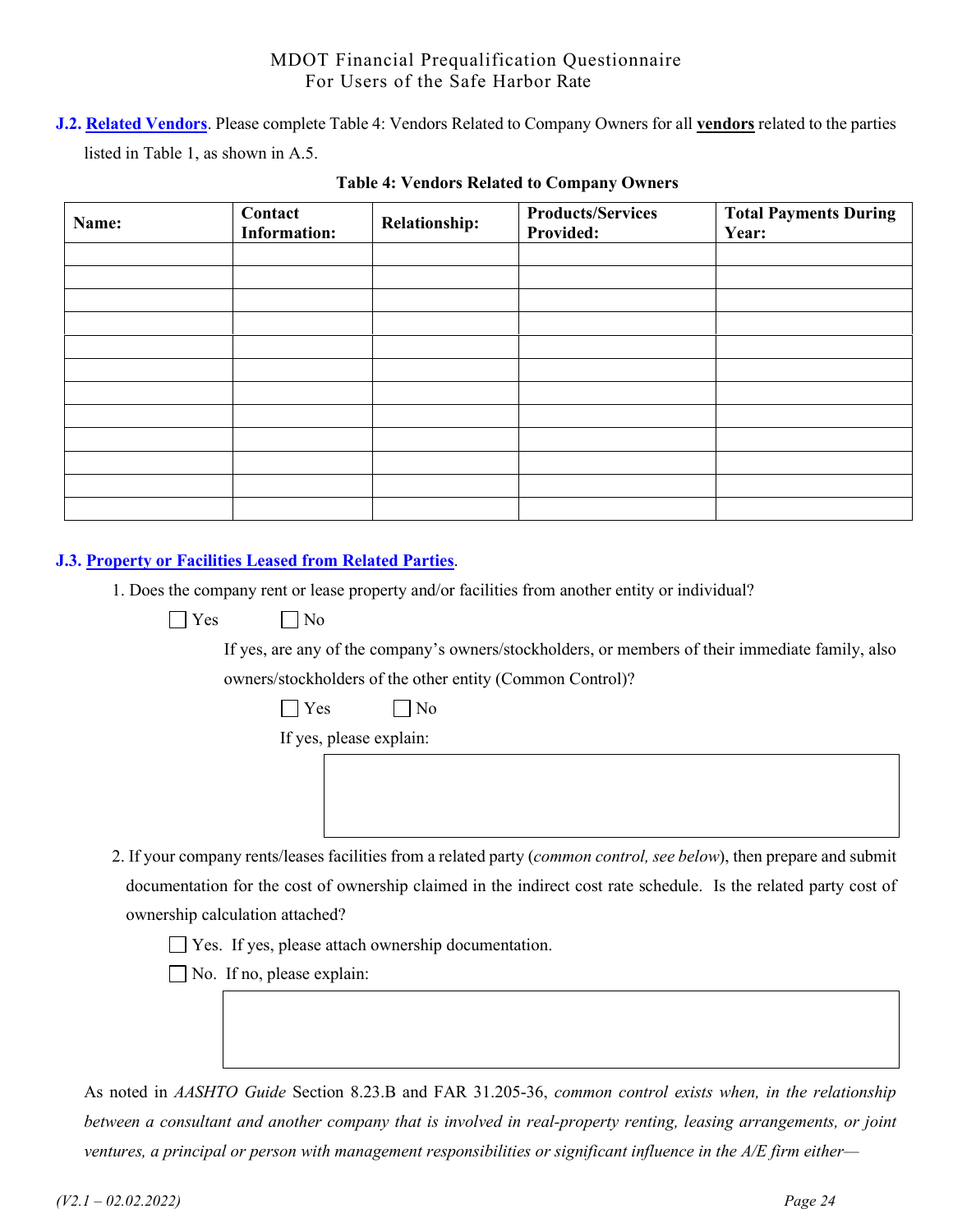- *1. Owns 50 percent or more of the other company,*
- *2. Also is a principal or person with management responsibilities or significant influence in the other company,*
- *3. Has a family member who he or she might exert influence or control over because of the family relationship and who is a principal or has management responsibilities or significant influence in the other company, or*
- *4. Has a family member who might control or influence him or her because of the family relationship and who is a principal in or has management responsibilities or significant influence in the other company.*

**J.4. Other Related-Party Transactions**. Did the company engage in any transactions with related parties other than those identified and described in J.1 through J.3?

 $\bigcap$  Yes  $\bigcap$  No

If yes, please complete Table 5.

#### **Table 5: Other Related-Party Transactions**

| Name: | Contact<br><b>Information:</b> | Relationship: | <b>Products/Services</b><br>Provided: | <b>Total Payments During</b><br>Year: |
|-------|--------------------------------|---------------|---------------------------------------|---------------------------------------|
|       |                                |               |                                       |                                       |
|       |                                |               |                                       |                                       |
|       |                                |               |                                       |                                       |
|       |                                |               |                                       |                                       |
|       |                                |               |                                       |                                       |
|       |                                |               |                                       |                                       |
|       |                                |               |                                       |                                       |
|       |                                |               |                                       |                                       |
|       |                                |               |                                       |                                       |
|       |                                |               |                                       |                                       |
|       |                                |               |                                       |                                       |
|       |                                |               |                                       |                                       |
|       |                                |               |                                       |                                       |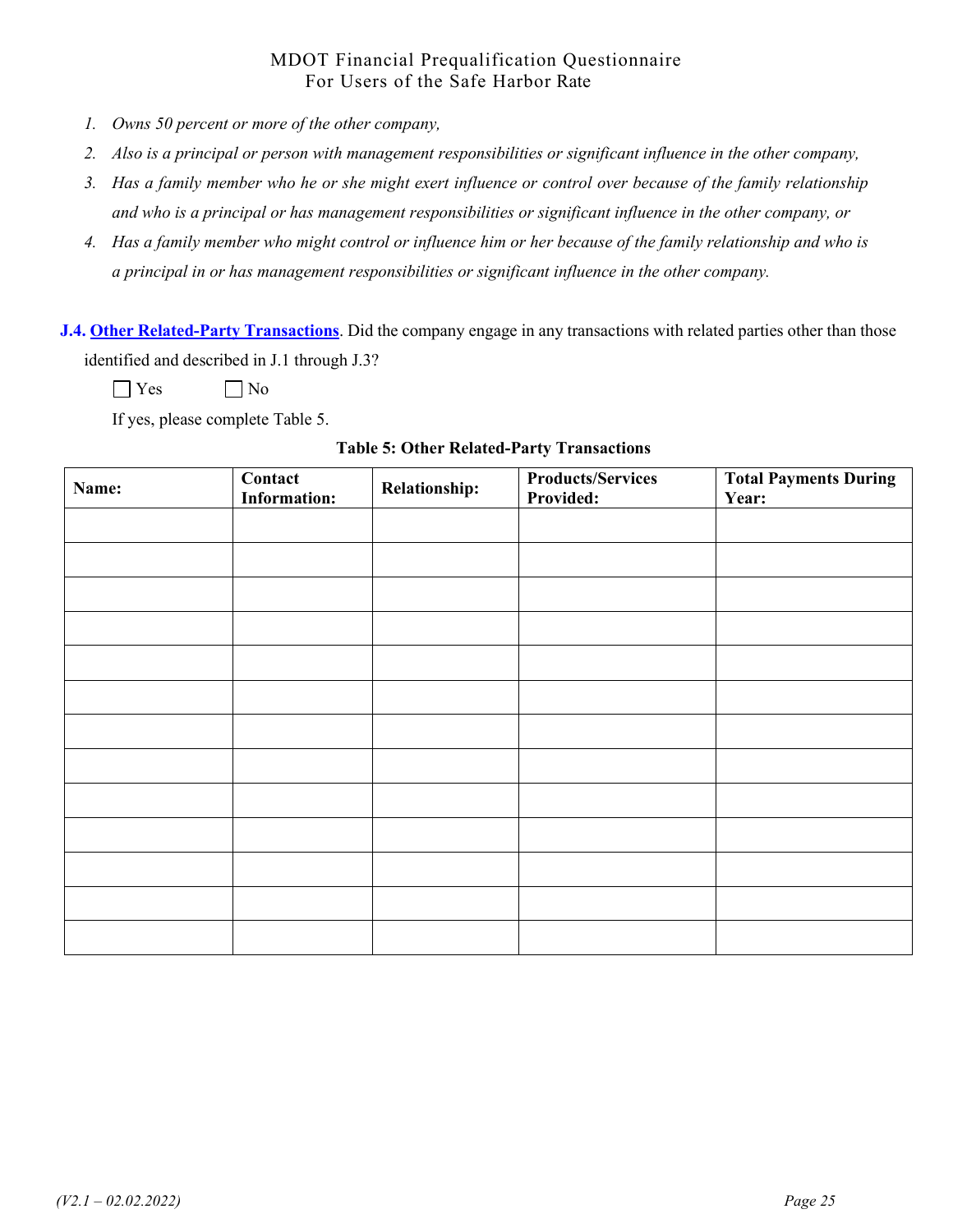|                       |                                                                                                                | <b>K. Other Questions</b> |                                   |                                                                                                                           |
|-----------------------|----------------------------------------------------------------------------------------------------------------|---------------------------|-----------------------------------|---------------------------------------------------------------------------------------------------------------------------|
|                       | K.1. Life Insurance. Does the company pay life insurance for officers/principals? (FAR 31.205-19 $(e)(2)(v)$ ) |                           |                                   |                                                                                                                           |
| $\bigcap$ Yes         | $\Box$ No                                                                                                      |                           |                                   |                                                                                                                           |
|                       | If yes, please complete steps K.1.1 through 3.                                                                 |                           |                                   |                                                                                                                           |
|                       |                                                                                                                |                           |                                   | 1. Have any costs associated with this life insurance been included on the indirect cost rate schedule?                   |
|                       | $\Box$ No<br>Yes                                                                                               |                           |                                   |                                                                                                                           |
|                       | If yes, note total amount:                                                                                     |                           |                                   |                                                                                                                           |
|                       | 2. Please identify the beneficiary of the life insurance:                                                      |                           |                                   |                                                                                                                           |
|                       | Company/surviving partners                                                                                     |                           | $\Box$ Officer/principal's family |                                                                                                                           |
|                       |                                                                                                                |                           | Other (specify)                   |                                                                                                                           |
|                       | 3. Please identify the type(s) of the life insurance:                                                          |                           |                                   |                                                                                                                           |
|                       | Term                                                                                                           | $\Box$ Whole life         | $\Box$ Universal life             | $\Box$ Endowments (annuities)                                                                                             |
|                       | Accidental death                                                                                               |                           |                                   |                                                                                                                           |
|                       |                                                                                                                |                           |                                   | K.2. Suspension or Debarment. Has the company, its parent, subsidiary, or any owner, stockholder, officer, partner, or    |
|                       |                                                                                                                |                           |                                   | employee of the company been suspended or debarred from doing business by any State or the Federal government?            |
| $\bigcap$ Yes         | $\Box$ No                                                                                                      |                           |                                   |                                                                                                                           |
|                       | If yes, please explain in detail:                                                                              |                           |                                   |                                                                                                                           |
|                       |                                                                                                                |                           |                                   |                                                                                                                           |
|                       |                                                                                                                |                           |                                   |                                                                                                                           |
|                       |                                                                                                                |                           |                                   |                                                                                                                           |
|                       |                                                                                                                |                           |                                   | K.3. Updates for Changes to FAR Part 31. Does the company have an existing process designed to provide timely updates     |
|                       | to company policies and procedures to accommodate changes in the FAR Subpart 31.2 cost principles?             |                           |                                   |                                                                                                                           |
| Yes                   | $\Box$ No                                                                                                      |                           |                                   |                                                                                                                           |
|                       |                                                                                                                |                           |                                   |                                                                                                                           |
|                       |                                                                                                                |                           |                                   | K.4. Risk Assessment. Does the company have a process for assessing risks that may result from changes in cost accounting |
|                       |                                                                                                                |                           |                                   |                                                                                                                           |
| systems or processes? |                                                                                                                |                           |                                   |                                                                                                                           |
| Yes                   | No                                                                                                             |                           |                                   |                                                                                                                           |

**K.5. Communications of Federal Highway Administration (FHWA)/DOT Requirements**. How does information flow from the FHWA/state DOTs to appropriate management personnel? (i.e., How are relevant updates to state DOTs' procedures or federal regulations disseminated to project managers and accounting personnel?) Please provide a written copy of the process.